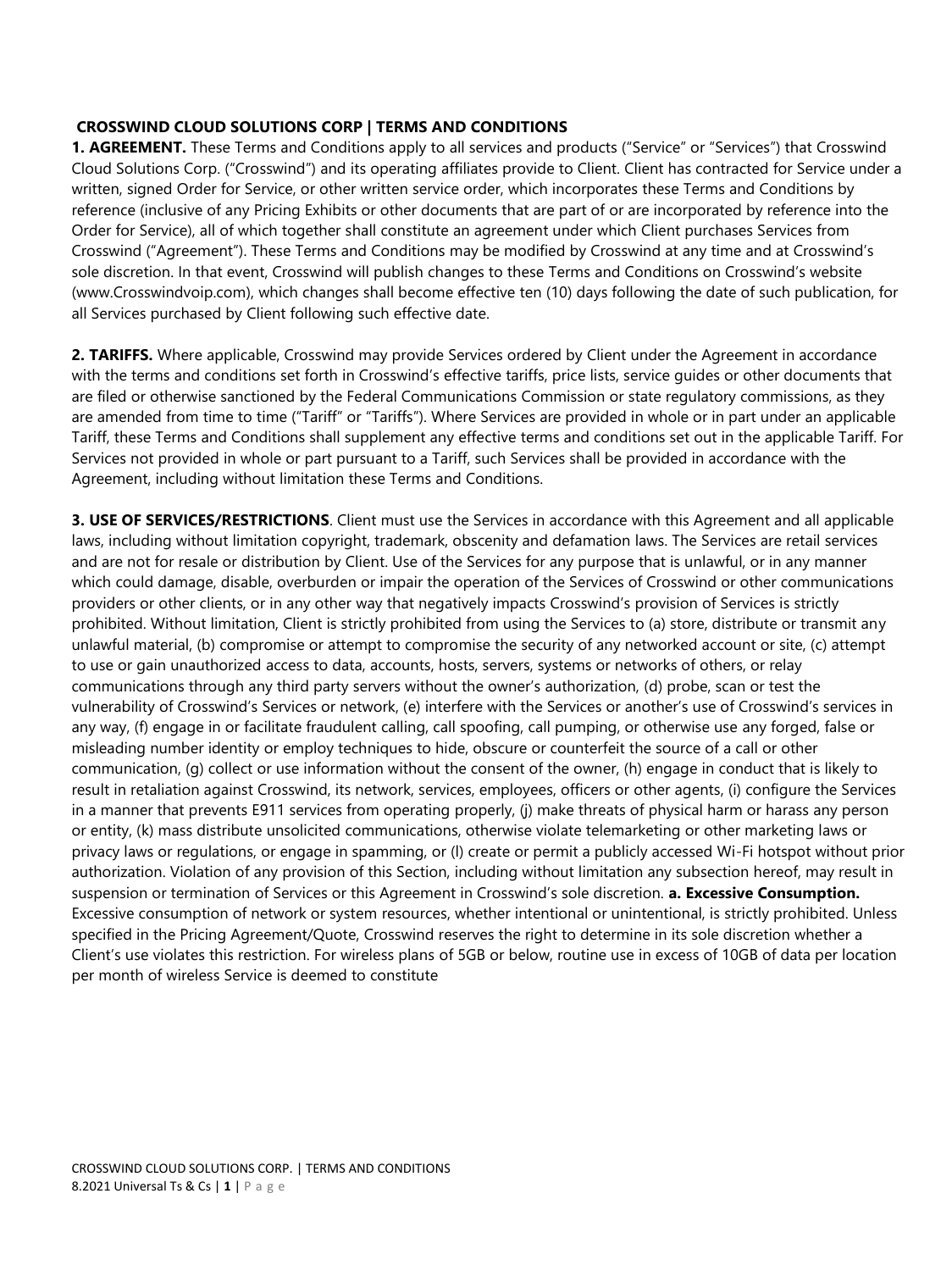excessive consumption. For wireless plans of 10GB and above, excessive consumption will also be deemed to occur when the usage exceeds the existing plan by 10GB.

**b. Use of SIP Service.** Crosswind's Session Initiation Protocol ("SIP") Service shall not be used in connection with resale applications, foreign exchange services, public telephone services, calls to Internet Service Providers, broadcast facsimile applications, or with aggregated end user traffic equipment. Client shall not share, resell, or allow the use of Crosswind's SIP Service, in whole or in part, by any third party, including but not limited to other providers of computer or communications services. Client shall not combine traffic or use Crosswind's SIP Service for anything other than providing SIP origination or termination service to its own end points. Client expressly agrees, represents and warrants that no calls will be made via use of Crosswind's SIP Service from any location other than (i) the actual Client premises specifically designated by Client on the Pricing Agreement/Quote and Service Orders, as applicable, and at which SIP Service is established, or (ii) from Client branch locations interconnected to such Client premises by Crosswind-provided VPN or third-party networks. Crosswind reserves the right to discontinue furnishing SIP Service if Client's usage, in Crosswind's sole discretion, is deemed not to be that of an expressly authorized application.

**c. Use of Auto-dialers.** Use of auto-dialers in connection with the Services is strictly prohibited without Crosswind's prior written authorization. Crosswind reserves the sole right to authorize the use of auto-dialers and may decline to provide such authorization for any reason and in its sole discretion.

**d. Improper Usage Patterns.** Subject to the other terms set forth herein relating to fraudulent calling, Crosswind reserves the right to notify Client if and to the extent that Crosswind determines, in its sole discretion, that Client's use of the Services is showing improper usage patterns. For VoIP outbound services, improper usage patterns may include but are not limited to calling patterns where Client's ratio of inbound to outbound call minutes exceed 80% of Client's aggregate minutes, or Client's aggregate minutes of usage during a monthly billing cycle per Seat/Line in an order exceeds 2,500 minutes regardless of the purchased service plans. Aggregate minutes are calculated by adding all of Client's inbound and outbound minutes of usage during a monthly billing cycle. For VoIP toll free inbound service, this includes but is not limited to calling usage which exceeds 2,500 minutes per monthly billing cycle. Crosswind reserves the right to, in its sole discretion, suspend or terminate Services or the Agreement or convert Services to an appropriate measured calling plan where improper usage patterns are identified. Notwithstanding the foregoing, Crosswind has no obligation to monitor the Services for improper usage patterns or fraudulent calling or to provide any notification to Client related thereto.

**e. Crosswind Access to Client Data.** To comply with applicable laws and lawful government requests, to operate its Services properly, or to protect itself or any third parties, Crosswind reserves the right to access and disclose any information, data, graphics, video, sound, files and other content created by, provided by, or accessed by Client. This may also include disclosing account holders' names and other registration and identification information to the extent permitted by law. Crosswind reserves the right in its sole discretion, but shall not be obligated, to remove from public view any content incorporated on or through its Services. Crosswind will fully cooperate with law enforcement authorities in investigating suspected lawbreakers and reserves the right to report to such authorities any suspect activity of which it becomes aware.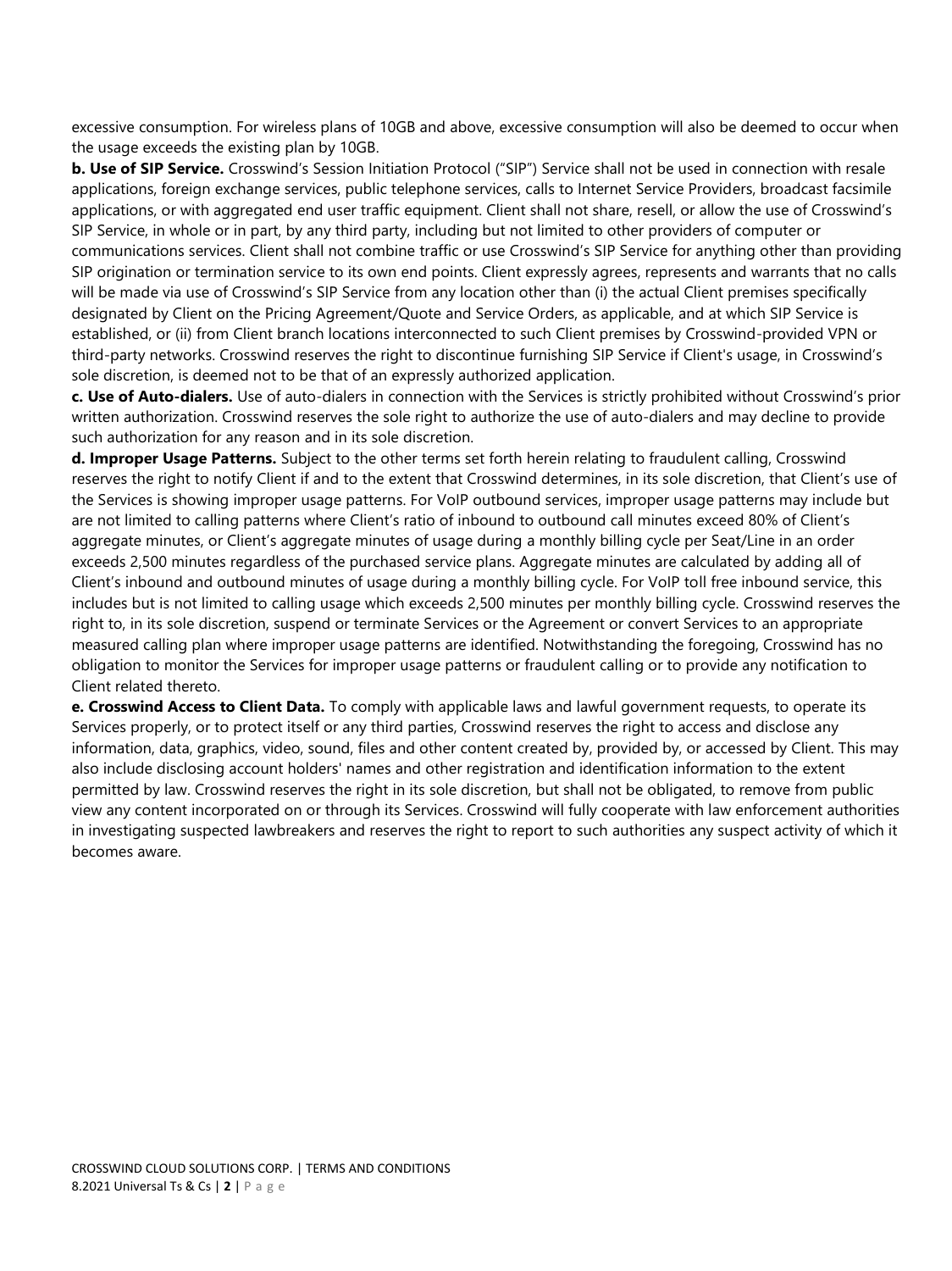**4. USE OF SERVICE BY CALIFORNIA RESIDENTS.** Crosswind acknowledges that in the course of providing its Services, it may receive certain personal information about Client and its end users, such as IP address and phone number. Crosswind certifies that it understands the restrictions set forth in Section 1798.140(w)(2)(A) of the California Consumer Privacy Act of 2019 (CCPA) related to personal information, and that it will comply with the same. Crosswind will not sell any personal information provided or otherwise made available by Client, nor will Crosswind retain, use, or disclose any personal information provided or otherwise made available by Client for any purpose other than the specific purpose of providing the Services specified in the Agreement, including for a commercial purpose other than providing the Services specified in the Agreement or as otherwise permitted by applicable law.

Unless prohibited by applicable law, Crosswind shall, as soon as reasonably practicable, forward to Client all requests or notifications received from individuals wishing to exercise their rights under applicable law, including the CCPA, with respect to their personal information. Unless otherwise required by applicable law, Crosswind's only response to a request for information shall be to inform the requestor that such request has been passed along to the appropriate party. If requested by Client and except where prohibited under applicable law, Crosswind shall reasonably assist Client, at Client's expense, in complying with Client's obligations under applicable data protection laws related to individual rights.

Client represents and warrants that it complies, and will continue to comply, with all applicable data protection laws, that it has a right to provide Crosswind with any personal information it makes available to Crosswind, and that, where required by applicable law, it has provided the appropriate notices and consents to individuals related to such personal information. Client shall indemnify, defend, and hold harmless Crosswind from and against any and all claims, causes of action, liabilities, judgments, damages, and expenses, including court costs and reasonable attorney's fees, arising out of or related to Client's breach of the foregoing warranties.

**5. CPNI NOTIFICATION AND CLIENT AUTHORIZATION.** Crosswind's ability to deliver superior service is enhanced by having access to Client account records for marketing purposes, including using that information to offer additional products and services tailored to Client's needs. Under federal law, Client has the right, and Crosswind has the duty, to protect the confidentiality of certain Client information relating to the telecommunications and interconnected Voice over Internet Protocol ("VoIP") services (which permit VoIP Clients to both send and receive calls to and from traditional telephone networks) that Client purchases from Crosswind, how such services are used, the related charges for those services, and usage data and calling patterns associated with Client's use of those services. This type of information is known as Customer Proprietary Network Information ("CPNI"). CPNI does not include directory information, such as a Client's telephone number, name, address, or primary advertising classifications, nor does CPNI include information about non-telecommunications services, such as equipment or broadband services.

TO ALLOW CROSSWIND TO USE AND SHARE YOUR CPNI WITH ITS AGENTS AND AFFILIATES FOR THIS PURPOSE, NO FURTHER ACTION IS REQUIRED. UNDER NO CIRCUMSTANCES WILL CROSSWIND OR ITS AUTHORIZED AGENTS SELL, TRADE OR SHARE YOUR CPNI WITH ANYONE ELSE, UNLESS REQUIRED BY LAW. IF, AT ANY TIME, YOU WOULD PREFER THAT CROSSWIND NOT USE YOUR CPNI TO OFFER YOU ADDITIONAL PRODUCTS AND SERVICES OUTSIDE OF THE CATEGORY OF SERVICES TO WHICH YOU CURRENTLY SUBSCRIBE, PLEASE CALL CLIENT SUPPORT AT 1-888-920-5685 TO REQUEST TO OPT-OUT. ANY CLIENT REQUEST TO OPT-OUT WILL NOT AFFECT THE SERVICES PROVIDED BY CROSSWIND.

**6. EQUIPMENT**. Except as otherwise set forth in this Agreement, Client shall be responsible for obtaining and maintaining any equipment or network services needed to connect to, access, and otherwise use the Services, including, without limitation, modems, routers, computing hardware, software, Internet service connectivity, and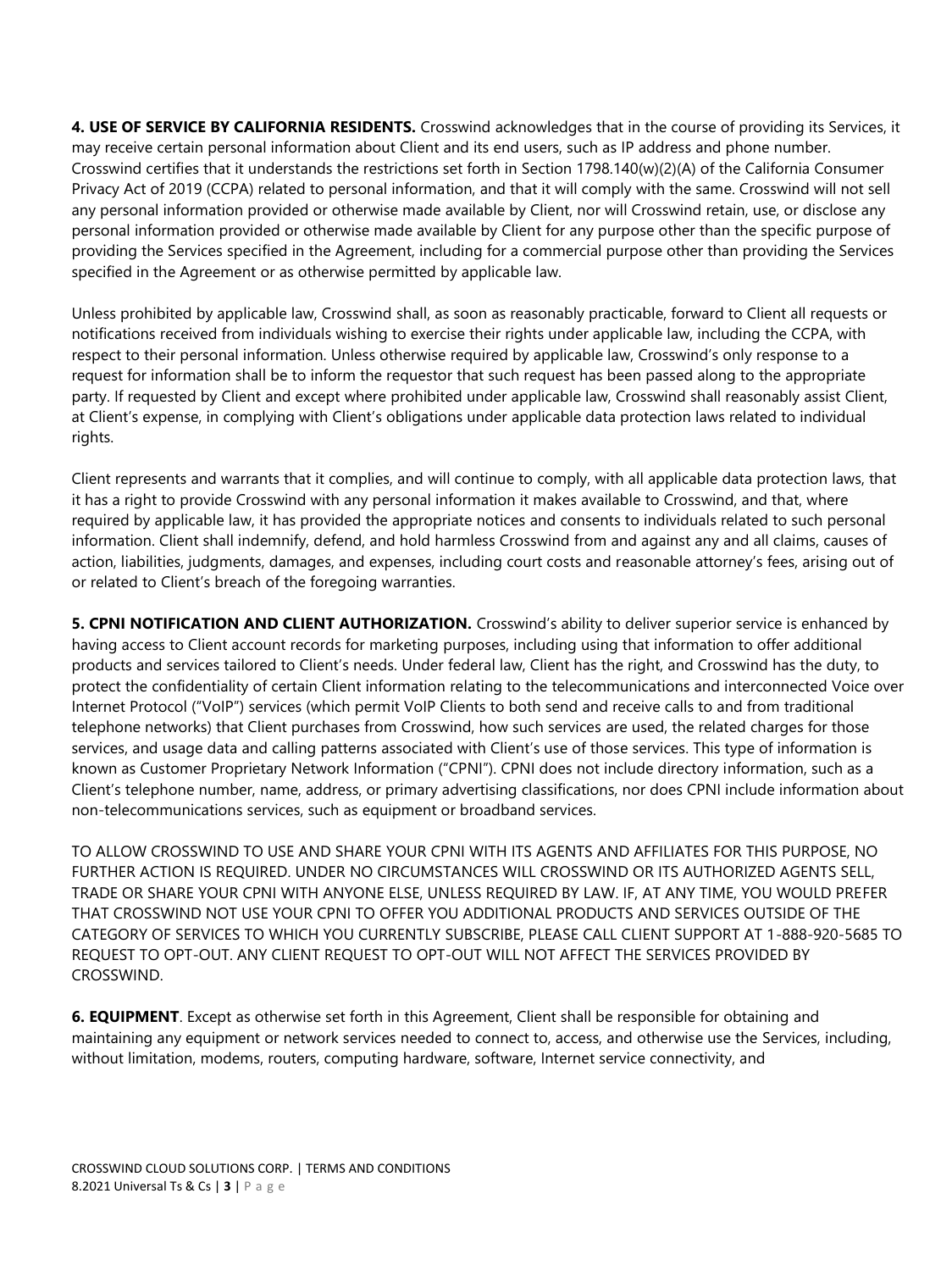local and long distance telephone service. Subscribers to service plans are also responsible for obtaining and maintaining IP Phones, switches, SD-WAN routers, and any other network equipment furnished by Crosswind. Client shall be responsible for ensuring such equipment is compatible with the Services.

**7. RATES AND PRICING.** The rates and charges that apply to each Service are those reflected in the Order for Service, including without limitation the Pricing Quotes and Services Orders thereto. Crosswind reserves the right to modify Service and rate offerings at any time upon thirty (30) days written notice to Client. **a. Implementation of Rate Increases.** Except as otherwise provided in the Agreement (including without limitation these Terms and Conditions), if Crosswind materially increases rates (excluding taxes, surcharges and fees) on any Service for any location covered by this Agreement, the Client has up to ninety (90) days from the earlier of its receipt of the first invoice reflecting the rate increase, or prior written notification from Crosswind, if any, of such rate increase to elect to either: (i) migrate the Services to another Crosswind provided service, (ii) negotiate a new Agreement with Crosswind, or (iii) accept the rate increase, in which case this Agreement will continue to govern for all locations. To make such election, Client must provide notice in writing or by telephone to Crosswind Client Services within such ninety (90) day period. Failure to provide such notice within such ninety (90) day period shall be deemed Client's acceptance of the rate increase.

**8. Service Features and Capabilities.** Crosswind's Service offerings include numerous tools, features and capabilities (collectively referred to as "Service Attributes"), which are either included with the Client's base Service offering or provided as part of a Service add-on or upgrade fee. Crosswind reserves the right to add, change or discontinue any Service Attribute or their functionality, as determined or deemed necessary by Crosswind in its sole discretion. Crosswind may make commercially reasonable updates to the Service Attributes from time to time. In certain situations, the addition of new Service Attributes may be contingent upon Client's agreement to additional terms and conditions. If Crosswind makes a material change to the Service attributes, Crosswind will use reasonable efforts to inform Client before their implementation, but reserves the right to implement changes immediately if such action is deemed necessary by Crosswind. Should any Service Attribute be discontinued, Crosswind will use commercially reasonable efforts to provide a replacement service with similar attributes. If Crosswind is unable to provide a replacement service with similar attributes, and if the Client is paying an add-on or upgrade fee for the discontinued service, the price for that feature will be removed (and/or Client's account will be credited accordingly), with no further liability to either the Client or to Crosswind related thereto.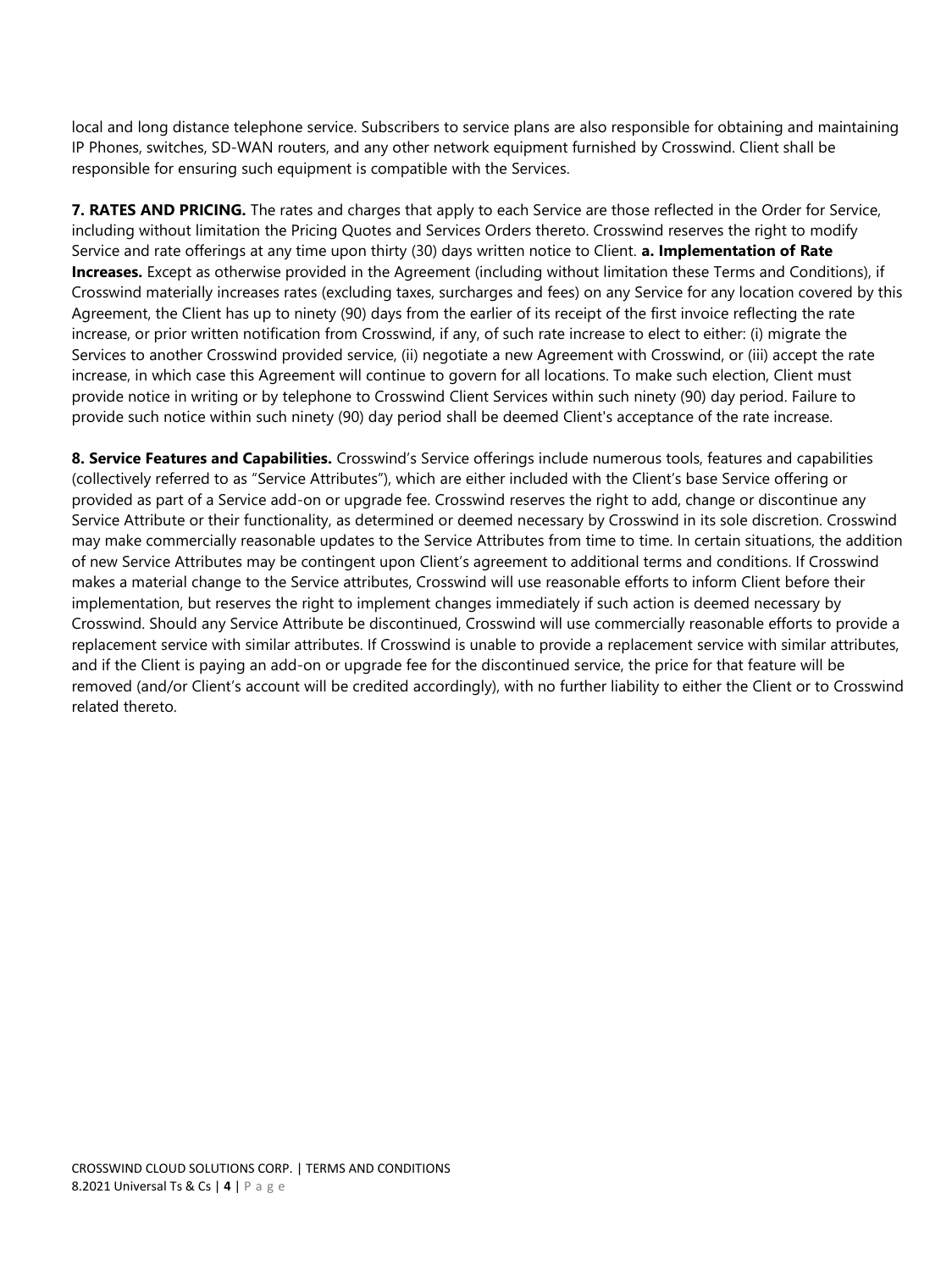**9. TAXES, SURCHARGES AND FEES.** In addition to the Rates and Charges that apply to Services, Client will be assessed and will remit taxes, surcharges and fees invoiced by Crosswind, as required or permitted under applicable law, regulation or Tariff, including but not limited to federal, state and local sales, use, property, excise, telecommunications, and other taxes, franchise fees, federal and state universal service fund fees, and other federal, state or local governmental charges and regulatory fees. Surcharges and fees related to the recovery of administrative costs associated with Crosswind's regulatory compliance may also be assessed. Client is deemed for all regulatory reporting and fee, surcharge and assessment remitting purposes to be the end user of the Services. As the level of applicable taxes, surcharges and fees are modified by governmental authorities on an ongoing basis and the level of costs associated with administrative compliance may change, the amount of the taxes, surcharges and fees assessed by Crosswind to Client are subject to change on an ongoing basis. Such taxes, surcharges and fees will generally be invoiced to Client as separate charges on the Client invoice. **a. Tax-Exempt Status.** If Client wishes to claim tax-exempt status then Client must supply Crosswind with a copy of Client's tax exemption certificate or other documentation supporting Client's certification of its entitlement from each jurisdiction from which it is claiming exemption, within fifteen (15) days of installation of applicable Services. If Client supplies such documentation after that time, Crosswind will process such exemption on a prospective basis, allowing Crosswind at least thirty (30) days for processing. To the extent such documentation is held invalid for any reason, Client agrees to pay or reimburse Crosswind for any tax, surcharge or fee not collected or liability incurred, including without limitation related interest and penalties arising from Crosswind's reliance on such invalid certificate or documentation. Client hereby consents that Crosswind may disclose such written documentation, which may include a tax exemption form, to any governmental authority. Tax-exempt status shall not relieve Client of its obligation to pay applicable franchise fees or other non-tax fees and surcharges where the application of such fees and surcharges are not governed or affected by the tax-exempt standing of Client.

**10. CANCELLATION.** In the event the Client should cancel any Service prior to or after activation, then Client shall be liable to Crosswind for: (a) any Crosswind and/or underlying provider's installation requirements, costs and charges, including any termination charges from the date of cancellation through the remainder of the current Term, in the event Service is terminated or cancelled prior to expiration of such Term, and (c) any applicable Early Termination Fees (as defined in the Order for Service). To ensure accurate billing of Services, it is the Client's responsibility to notify Crosswind Account Management at sales@Crosswindvoip.com to cancel any Service. In addition to the cancellation fees and charges specified above, Client is responsible for the full payment of all Services until the date the notification of cancellation is provided to and received by Crosswind, or the actual date the Service provided by Crosswind is discontinued, whichever is later.

11. DIRECTORY LISTING. Upon Client's written request, Crosswind will seek to arrange for listing of Client's telephone number in the local telephone directory, such listing to consist of one line of standard type. Since the directory is published by a third party with no contractual relationship with Crosswind, Crosswind will not be liable to Client, or third party, for any claims, damages or otherwise, due to any omitted listings from, or erroneous listings in the telephone directory, including but not limited to any typographical or numerical errors.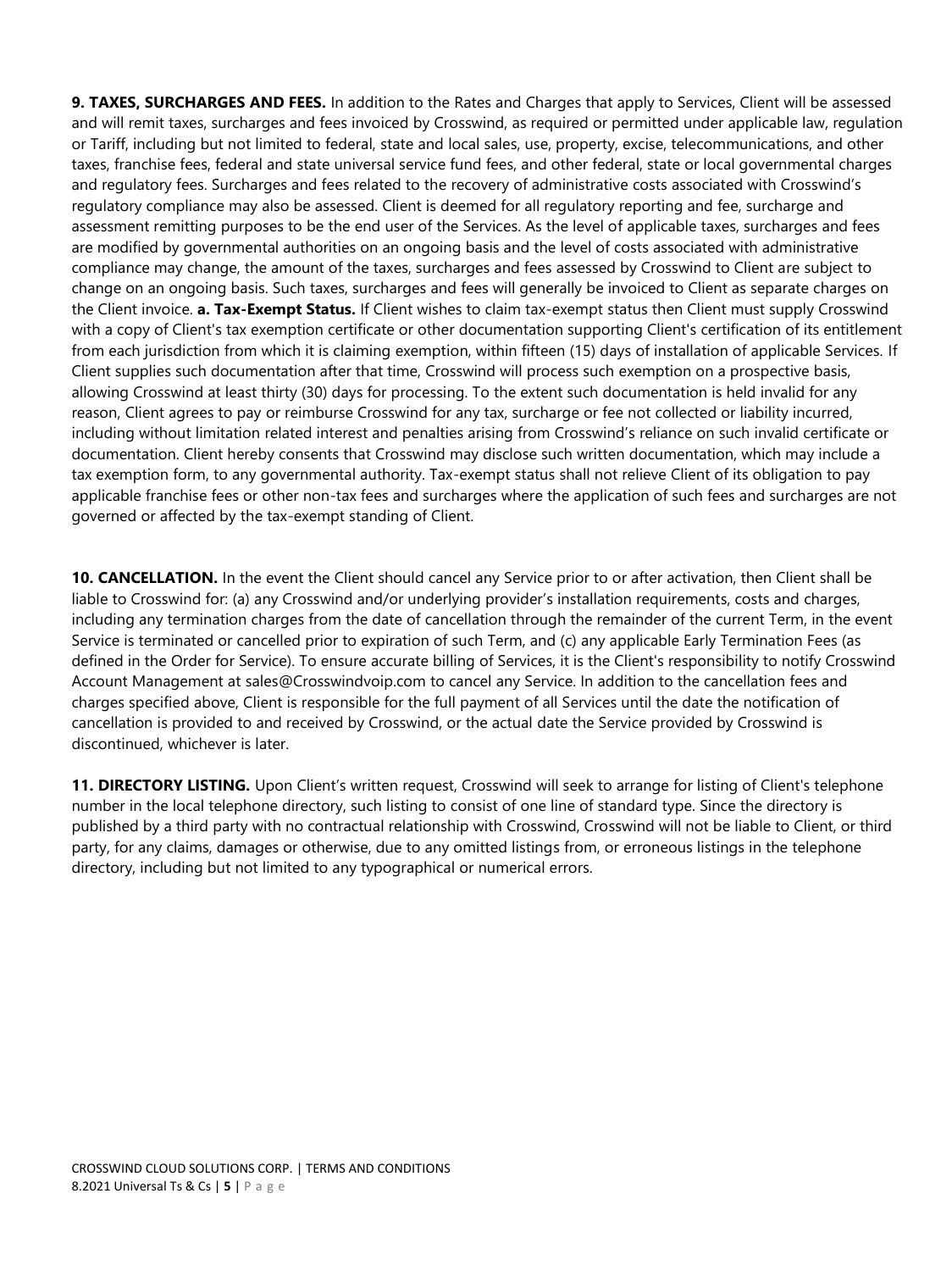**12. NO WARRANTY.** CROSSWIND WARRANTS THAT THE SERVICES WILL BE PERFORMED IN A PROFESSIONAL MANNER, PURSUANT TO GENERALLY ACCEPTED INDUSTRY STANDARDS AND PRACTICES FOR SIMILAR SERVICES; PROVIDED, HOWEVER, THAT CLIENT UNDERSTANDS AND AGREES THAT ITS SOLE AND EXCLUSIVE REMEDY FOR ANY ISSUE OR CLAIM RELATED TO THE PERFORMANCE OR NON-PERFORMANCE OF THE SERVICES SHALL BE FOR CROSSWIND TO PROVIDE CLIENT WITH A CREDIT ALLOWANCE SUBJECT TO THE LIMITATIONS SET FORTH IN THIS AGREEMENT. EXCEPT FOR SUCH CREDIT ALLOWANCE AND THE LIMITED WARRANTY PROVIDED HEREIN, CROSSWIND PROVIDES ALL SERVICES ON AN "AS IS" BASIS, AND CLIENT'S USE OF THE SERVICES IS AT CLIENT'S OWN RISK. EXCEPT AS EXPRESSLY STATED ABOVE, CROSSWIND DOES NOT MAKE ANY, AND EXPLICITLY DISCLAIMS ALL, WARRANTIES, EXPRESS OR IMPLIED, INCLUDING BUT NOT LIMITED TO WARRANTIES OR CONDITIONS OF MERCHANTABILITY, FITNESS FOR A PARTICULAR PURPOSE, NONINFRINGEMENT AND TITLE, AS WELL AS ANY WARRANTIES THAT MAY ARISE FROM A COURSE OF DEALING, USAGE, OR TRADE PRACTICES. CROSSWIND DOES NOT WARRANT THAT THE SERVICES WILL BE ERROR FREE, UNINTERRUPTED OR SECURE FROM THIRD-PARTY ATTACKS. CLIENT ACKNOWLEDGES AND AGREES THAT THESE DISCLAIMERS ARE AN ESSENTIAL PART OF THIS AGREEMENT, INCLUDING WITHOUT LIMITATION THE CHARGES FOR SERVICE OFFERED BY CROSSWIND.

**13. LIMITATION OF LIABILITY.** WITH RESPECT TO CLAIMS OR SUITS BY CLIENT, OR ANY OTHERS, FOR DAMAGES RELATING TO OR ARISING OUT OF ACTS OR OMISSIONS UNDER THIS AGREEMENT AND/OR THE SERVICES PROVIDED HEREUNDER, CROSSWIND'S LIABILITY FOR SERVICE INTERRUPTIONS OR PROBLEMS OF ANY KIND, IF ANY, SHALL BE LIMITED TO CREDIT ALLOWANCES AS EXPRESSLY PROVIDED IN THIS AGREEMENT. IN NO EVENT SHALL SUCH CREDIT ALLOWANCE EXCEED THE TOTAL AMOUNT OF FIXED MONTHLY RECURRING CHARGES BILLABLE TO CLIENT FOR THE SERVICES UNDER THIS AGREEMENT FOR A PERIOD OF ONE (1) MONTH. CROSSWIND AND ITS SUPPLIERS SHALL NOT BE LIABLE FOR ANY LOSSES OR DAMAGES RESULTING FROM: (A) THE DELIVERY, INSTALLATION, MAINTENANCE, OPERATION, USE OR MISUSE OF AN ACCOUNT, EQUIPMENT OR SERVICE; (B) ANY ACT OR OMISSION OF CLIENT, OR ITS END USERS OR AGENTS, OR ANY OTHER ENTITY FURNISHING SERVICES TO CLIENT; OR (C) ANY PERSONAL OR PROPERTY DAMAGES DUE TO THE LOSS OF STORED, TRANSMITTED OR RECORDED DATA RESULTING FROM THE SERVICE, EVEN IF CROSSWIND HAS BEEN ADVISED OF THE POSSIBILITY OF SUCH DAMAGES. IN NO EVENT WILL CROSSWIND BE LIABLE FOR ANY INDIRECT, INCIDENTAL, EXEMPLARY, PUNITIVE OR OTHER CONSEQUENTIAL DAMAGES, WHETHER OR NOT FORESEEABLE, INCLUDING, BUT NOT LIMITED TO, DAMAGES FOR THE LOSS OF DATA, GOODWILL OR PROFITS, SAVINGS OR REVENUE, INTERRUPTION OF BUSINESS OR HARM TO BUSINESS, WHETHER UNDER CONTRACT, TORT (INCLUDING NEGLIGENCE), STRICT LIABILITY OR ANY CAUSE OF ACTION WHATSOEVER. IN ADDITION AND NOT IN LIMITATION OF ANY OTHER DISCLAIMER OR LIMITATION OF LIABILITY CONTAINED IN THE AGREEMENT, CROSSWIND AND ITS SUPPLIERS WILL NOT BE RESPONSIBLE FOR ANY DAMAGES, LOSSES, EXPENSES OR COSTS THAT CLIENT SUFFERS AS A RESULT OF THE SERVICES, INCLUDING BUT NOT LIMITED TO: (1) ANY INTERRUPTION OR FAILURE OF THE SERVICES, (2) THE DOWNLOADING OR USE OF ANY INFORMATION, DATA, SOFTWARE OR MATERIALS OBTAINED VIA THE SERVICES OR FROM THE INTERNET, (3) ANY FAILURE TO COMPLETE A TRANSACTION ON THE INTERNET OR WHILE USING THE SERVICES, (4) ANY LOSS OF DATA, EMAIL, BACK-UP FILES OR OTHER ELECTRONICALLY-STORED INFORMATION, (5) ANY UNAUTHORIZED USE OF, OR MODIFICATION TO, THE SERVICES OR THE COMBINATION OF THE SERVICES WITH OTHER SERVICES, EQUIPMENT OR PRODUCTS, (6) ANY INTERRUPTION OR FAILURE OF A THIRD PARTY'S SERVICES, SOFTWARE, EQUIPMENT OR NETWORK, (7) VIRUSES, WORMS, ADWARE, MALWARE, TROJAN HORSES, CYBER ATTACKS OR OTHER HARMFUL DATA, SOFTWARE, OR ACTIVITY, OR (8) ANY UNAUTHORIZED ACCESS, ALTERATION, THEFT OR DESTRUCTION TO CLIENT'S DATA, COMPUTERS, EQUIPMENT, OR SYSTEMS. CLIENT SPECIFICALLY ACKNOWLEDGES THAT SERVICES MAY BE PROVIDED BY ONE OR MORE SUPPLIERS, AND THAT CROSSWIND IS RESELLING THE SERVICE PROVIDED. CROSSWIND'S SOLE LIABILITY WITH RESPECT TO THE SERVICES PROVIDED BY CROSSWIND SHALL BE AS SET FORTH ABOVE. CLIENT ACKNOWLEDGES THAT CROSSWIND HAS ENTERED INTO THIS AGREEMENT AND HAS SET ITS PRICES IN PART IN RELIANCE ON THE LIABILITY LIMITATIONS AND THAT THEY FORM AN ESSENTIAL BASIS OF THE BARGAIN BETWEEN CLIENT AND CROSSWIND UNDER THE AGREEMENT.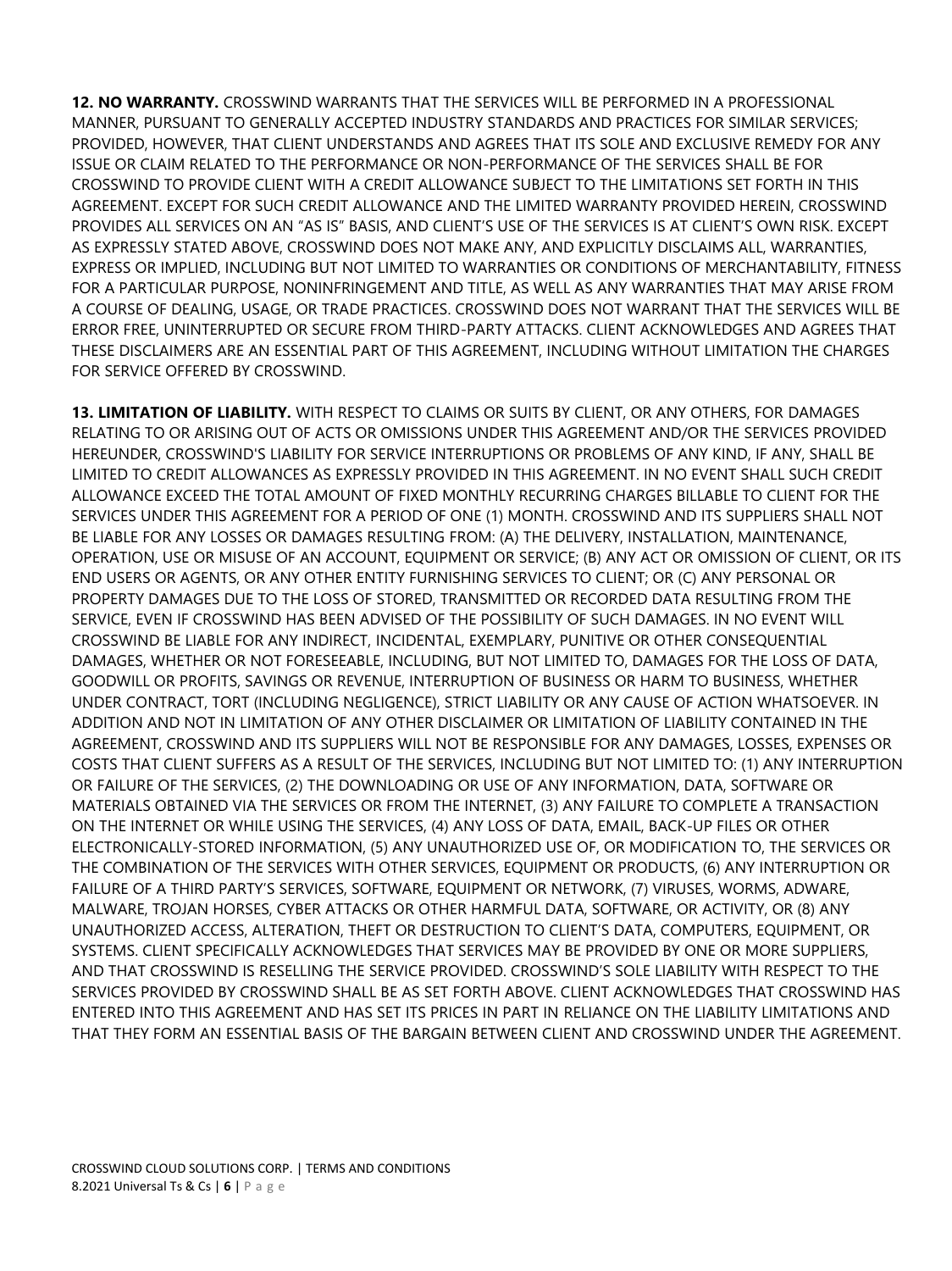**14. INDEMNIFICATION.** Client agrees to indemnify, defend and hold harmless Crosswind and its officers, directors, employees, agents, affiliates and suppliers (collectively, the "Crosswind Parties") from and against any claims, actions, demands, liabilities, judgments, losses, damages, and expenses, whether direct or indirect, including attorney's fees and court costs (collectively "Losses"), arising out of or otherwise relating to any breach of any representation, warranty or covenant of Client under the Agreement, any use or misuse of the Service, or related acts or omissions by Client, its employees, agents, invitees, or other users of its account or Service, and/or Client's replacement or transmission of any message, information, software or other materials on the internet by Client or end users of Client's account or otherwise posting, accessing or using content via the Services.

## **15. BINDING ARBITRATION**

**15.1 Purpose.** If Customer has a Dispute (as defined below) with Crosswind that cannot be resolved through an informal dispute resolution process between the Parties, Customer or Crosswind may elect to arbitrate that Dispute in accordance with the terms of this arbitration provision ("Arbitration Provision") rather than litigate the Dispute in court. Arbitration means the Parties will have a fair hearing before a neutral arbitrator instead of in a court by a judge or jury. Proceeding an arbitration may result in limited discover and may be subject to limited review by courts.

**15.2 Definition.** The term "Dispute" means any dispute, claim, or controversy between you and Crosswind regarding any aspect of Customer's relationship with Crosswind whether based in contract, statue, regulation, ordinance, tort (including but no limited to fraud, misrepresentation, fraudulent inducement, negligence, or an other intentional tort), or any other legal or equitable theory, and includes the validity, enforceability or scope of this Arbitration Provision, "Crosswind" means Crosswind and its officers, directors, employees and agents.

**15.3 Right to Opt Out.** IF CUSTOMER DOES NOT WITH TO BE BOUND BY THIS ARBITRATION PROVISION, CUSTOMER MUST NOTIFY CROSSWIND IN WRITING WITHIN THIRTY (30) DAYS OF THE DATE COMPANY EXECUTED THE AGREEMENT BY MAIL TO CROSSWIND 1221 FARMINGTON LAKES DR OSWEGO IL 60543 ATTN: LEGAL DEPARTMENT. YOUR WRITTEN NOTIFICATION TO CROSSWIND MUST INCLUDE THE CUSTOMER'S NAME, ADDRESS AND CROSSWIND ACCOUNT NUMBER, THE NAME AND POSITION OF THE PERSON SUBMITTING THE NOTIFICATION ON BEHALF OF THE CUSTOMER, AS WELL AS A CLEAR STATEMENT THAT CUSTOMER DOES NOT WITH SO RESOLVE DISPUTES WITH CROSSWIND THROUGH ARBITRATION. CUSTOMER'S DECISION TO OPT OUT OF THIS ARBITRATION PROVISION WILLHAVE TO ADVERSE EFFECT ON CUSTOMER'S RELATIONSHIP WITH CROSSWIND OR THE DELIVERY OF SERVICE(S) TO THE CUSTOMER BY CROSSWIND. IF CUSTOMER HAS PREVIOUSLY NOTIFIED CROSSWIND OF ITS DECISION TO OPT OUT OF ARBITRATION, CUSTOMER NEED NOT PROVIDE NOTICE AGAIN.

**15.4 Initiation of Arbitration Proceeding/Selection of Arbitrator.** If Customer or Crosswind elect to resolve a Dispute through arbitration pursuant to this Arbitration Provision, the party initiating the arbitration proceeding may open a case with the American Arbitration Association – Case Filing Services, 1101 Laurel Oak Road, Suite 100, Voorhees, NJ 08043, 877-493-4185, [www.adr.org](http://www.adr.org/) under the Commercial Arbitration Rules of the American Arbitration Association "AAA."

## **15.5 Arbitration Procedures.**

**(a)** Because the Service(s) provided to Customer by Crosswind concerns interstate commerce, the Federal Arbitration Act ("FAA"), not state arbitration law, shall govern the arbitrability of all Disputes. However, applicable federal law or the law of the state where the Customer receives the Service from Crosswind may apply to and govern the substance of any Disputes. No state statue pertaining to arbitration shall be applicable under this Arbitration Provision.

**(b)** If there is a conflict between this Arbitration Provision and the rules of the arbitration organization, this Arbitration Provision shall govern. If the AAA will not enforce this Arbitration Provision as written, it cannot serve as the arbitration organization to resolve Customer's dispute with Crosswind. If this situation arises, the Parties shall agree on a substitute arbitration organization. If the parties are unable to agree, the Parties shall mutually petition a court of appropriate jurisdiction to appoint an arbitration organization that will enforce this Arbitration Provision as written. If there is a conflict between this Arbitration Provision and the rest of this Agreement, this Arbitration Agreement shall govern.

**(c)** A single arbitrator will resolve the Dispute. The arbitrator will honor claims of privilege recognized by law and will take reasonable steps to protect customer account information and other confidential or proprietary information.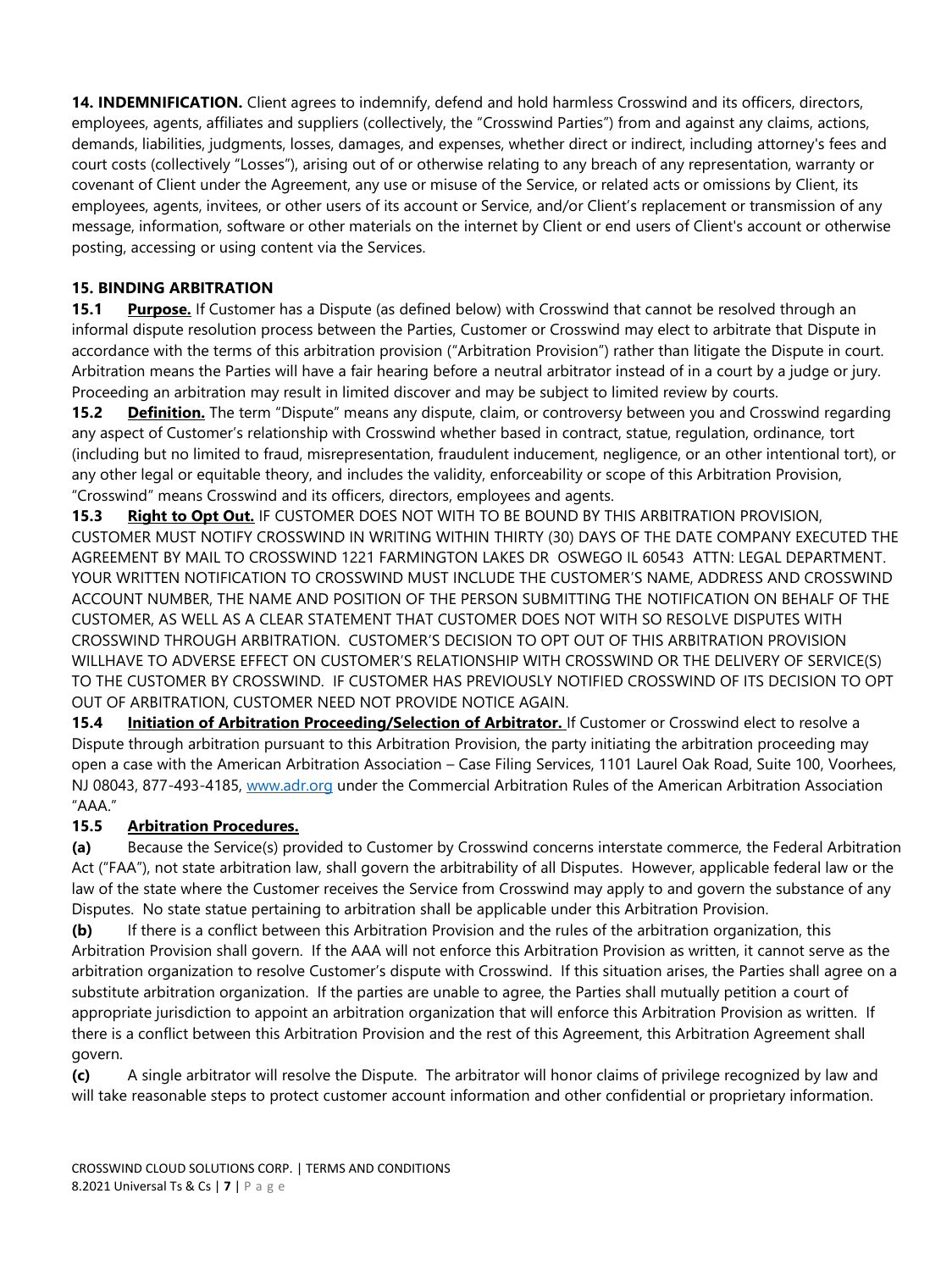**(d)** The arbitrator will make any award in writing but need not provide a statement of reasons unless requested by a party. An award rendered by the arbitrator may be entered in any court having jurisdiction over the Parties for purposes of enforcement.

**(e)** If an award by the arbitrator exceeds \$75,000, either part can appeal that award to a three-arbitrator panel administered by the same arbitration organization by a written notice of appeal filed within thirty (30) days from the date of entry of the written arbitration award. The members of the three-arbitrator panel will be selected according to the rules of the arbitration organization. The arbitration organization will then notify the other party that the ward has been appealed. The three-arbitrator panel will issue its decision within one hundred twenty (120) days of the date of the appealing party's notice of appeal. The decision of the three-arbitrator panel shall be final and binding, except for any appellate right which exists under the FAA.

# **15.6 Restrictions:**

**(a)** CUSTOMER MUST CONTACT CROSSWIND WITHIN ONE (1) YEAR OF THE DATE OF THE OCCURRENCE OF THE EVENT OR FACTS GIVING RISE TO A DISPUTE (EXCEPT FOR BILLING DISPUTES, ABOUT WHICH CUSTOMER MUST CONTACT CROSSWIND WITHIN SIXTY (60) DAYS AS PROVIDED IN SECTION 16.9 OF THE GENERAL TERMS AND CONDITION), OR CUSTOMER WAIVES THE RIGHT TO PURSUE ANY CLAIM BASED UPON SUCH EVENT, FACTS, OR DISPUTE.

**(b) Payment of Arbitration Fees and Costs.** COMCAST WILL ADVANCE ALL ARBITRATION FILING FEES AND ARBITRATOR'S COSTS AND EXPENSES UPON CUSTOMER'S WRITTEN REQUEST GIVEN PRIOR TO THE COMMENCEMENT OF THE ARBITRATION. CUSTOMER IS RESPONSIBLE FOR ALL ADDITIONAL COSTS THAT CUSTOMER INCURS IN THE ARBITRATION, INCLUDING, BUT NOT LIMITED TO, FEES FOR ATTORNEYS OR EXPERT WITNESSES. IF THE ARBITRATION PROCEEDING IS DECIDED IN COMCAST'S FAVOR, CUSTOMER SHALL REIMBURSE COMCAST FOR THE FEES AND COSTS ADVANCED TO CUSTOMER ONLY UP TO THE EXTENT AWARDABLE IN A JUDICIAL PROCEEDING. IF THE ARBITRATION PROCEEDING IS DETERMINED IN CUSTOMER'S FAVOR, CUSTOMER WILL NOT BE REQUIRED TO REIMBURSE COMCAST FOR ANY OF THE FEES AND COSTS ADVANCED BY COMCAST. IF A PARTY ELECTS TO APPEAL AN AWARD TO A THREE-ARBITRATOR PANEL, THE PREVAILING PARTY IN THE APPEAL SHALL BE ENTITLED TO RECOVER ALL REASONABLE ATTORNEYS' FEES AND COSTS INCURRED IN THAT APPEAL. NOTWITHSTANDING ANYTHING TO THE CONTRARY IN THIS ARBITRATION PROVISION, COMCAST WILL PAY ALL FEES AND COSTS THAT IT IS REQUIRED BY LAW TO PAY.

## **15.7 Severability.**

**(a)** If any clause within this Arbitration Provision is found to be illegal or unenforceable, that clause will be severed from this Arbitration Provision, and the remainder of this Arbitration Provision will be given full force and effect. If the class action waiver clause is found to be illegal or unenforceable, the entire Arbitration Provision will be unenforceable, and the dispute will be decided by a court.

**(b)** In the event this entire Arbitration Provision is determined to be illegal or unenforceable for any reason, or if a claim is brought in a Dispute that is found by a court to be excluded from the scope of this Arbitration Provision, Customer and Crosswind have each agreed to waive, to the fullest extent allowed by law, any trial by jury.

**15.8 Exclusions from Arbitration.** CUSTOMER AND CROSSWIND AGREE THAT THE FOLLOWING WILL NOT BE SUBJECT TO ARBITRATION: (1) ANY CLAIM FILED BY CUSTOMER OR BY CROSSWIND THAT IS NOT AGGREGATED WITH THE CLAIM OF ANY OTHER SUBSCRIBER AND WHOSE AMOUNT IN CONTROVERSY IS PROPERLY WITHIN THE JURISDICTION OF A COURT THAT IS LIMITED TO ADJUDICATING SMALL CLAIMS; (2) ANY DISPUTE OVER THE VALIDITY OF ANY PARTY'S INTELLECTUAL PROPERTY RIGHTS; (3) ANY DISPUTE RELATED TO OR ARISING FROM ALLEGATIONS ASSOCIATED WITH UNAUTHORIZED USE OR RECEIPT OF SERVICE; (4) ANY DISPUTE THAT ARISES BETWEEN CROSSWIND AND ANY STATE OR LOCAL REGULATORY AUTHORITY OR AGENCY THAT IS EMPOWERED BY FEDERAL, STATE, OR LOCAL LAW TO GRANT A FRANCHISE UNDER 47 U.S.C. § 522(9); AND (5) ANY DISPUTE THAT CAN ONLY BE BROUGHT BEFORE THE LOCAL FRANCHISE AUTHORITY UNDER THE TERMS OF THE FRANCHISE.

**15.8 Continuation.** This Arbitration Provision shall survive the termination of Customer's Agreement with Crosswind and the provisioning of Service(s) thereunder.

## **16. Charges, Billing and Payment.**

**16.1 Charges.** Client agrees to pay Crosswind all charges associated with the Services, as set forth or referenced in the applicable Service Order(s) or invoiced by Crosswind. The charges may include, but are not limited to installation charges, monthly recurring service charge, usage charges including without limitation charges for the use of Crosswind

CROSSWIND CLOUD SOLUTIONS CORP. | TERMS AND CONDITIONS 8.2021 Universal Ts & Cs | **8** | P a g e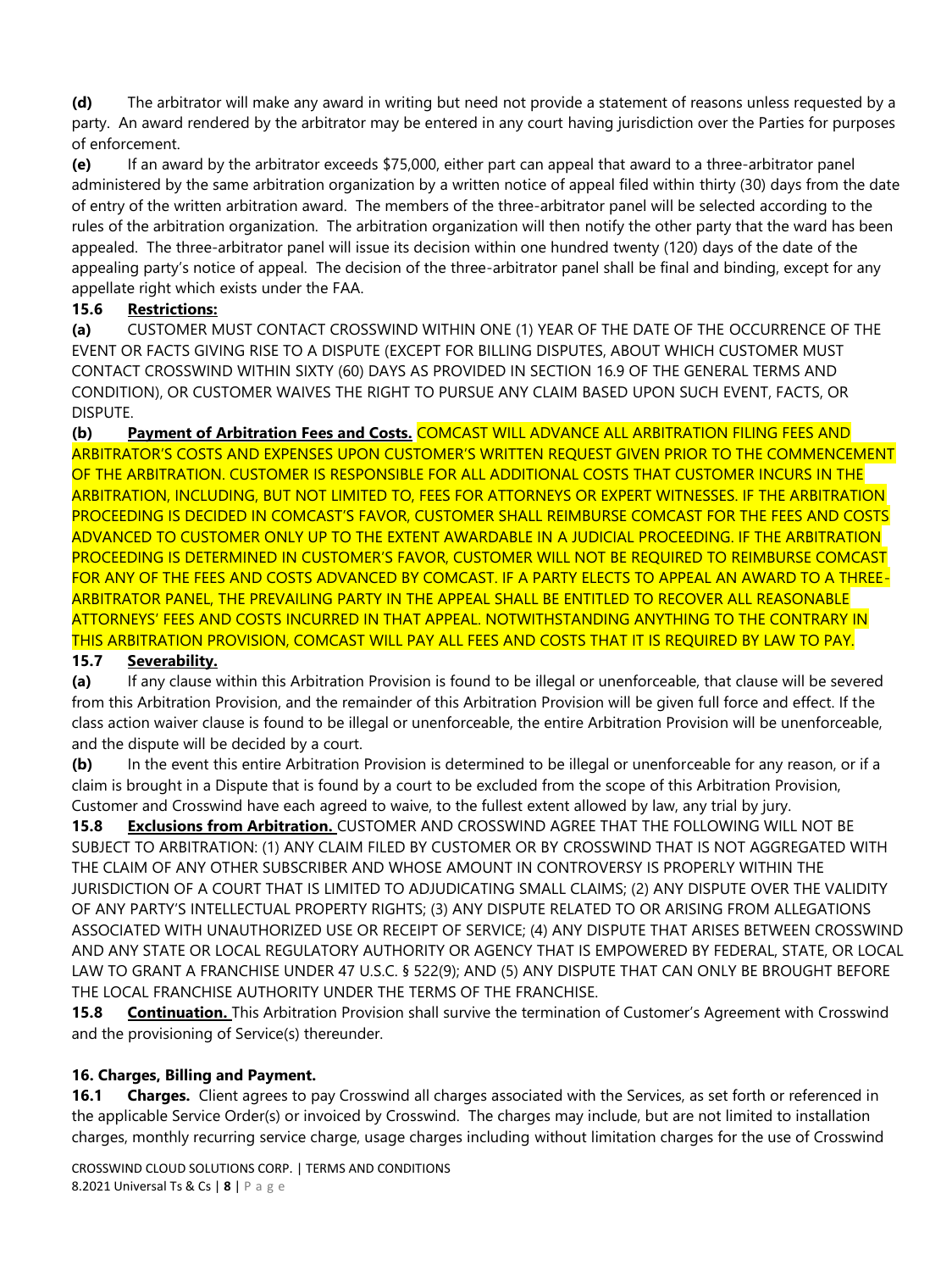Equipment, per-call charges, charges for service calls, maintenance and repair charges, and applicable federal, state, and local taxes, fees, surcharges, and recoupments (however designated). Except as otherwise indicated herein or on the applicable Service Order(s), monthly recurring charges for Services shall not increase during the initial Service Term.

**16.2 Third-Party Charges.** Customer may incur charges from third party service providers that are separate and apart from the amounts charged by Crosswind. These may include without limitation, charges resulting from accessing on-line services, calls to parties who charge for their telephone based services, messaging services, IVR services, call center services, or otherwise. Client agrees that all such charges, including applicable taxes, are Client's sole responsibility. In addition, Customer is solely responsible for protecting the security of credit card information provided to others in connection with such transactions.

**16.3 Payment of Bill.** Except as otherwise indicated herein or on the Service Order(s), Crosswind will invoice Client in advance on a monthly basis for all monthly recurring Service charges and fees arising under the Agreement. All other charges will be billed monthly in arrears. Customer shall make payment to Crosswind for all invoiced amounts within thirty (30) days after the date of the invoice. Any amounts not paid to Crosswind within such period will be considered past due. If a Service Commencement Date is not the first day of a billing period, Client's next monthly invoice shall include a *prorated* charge for the Services, from the date of installation to the first day of the new billing period. In certain cases, Crosswind may agree to provide billing services on behalf of third parties, as the agent of the third party. Crosswind shall not be responsible for any dispute regarding these charges between Client and such third party. Customer must address all such disputes directly with third party.

**16.4 Partial Payment.** Partial payment of any bill will be applied to the Client's outstanding charges in the amounts and proportions as solely determined by Crosswind. No acceptance of partial payment(s) by Crosswind shall constitute a waiver of any rights to collect the full balance owed under the Agreement.

**16.5 Payment by Credit Card.** Upon Client's written request and Crosswind's acceptance of such request, Crosswind will accept certain credit card payments for charges generated under the Agreement. By providing Crosswind with a credit card number, Client authorizes Crosswind to charge the card for all charges generated under this Agreement, until (i) this Agreement is terminated or (ii) Client provides sixty (60) days notice to stop charging the credit card. Customer agrees to provide Crosswind with updated credit card or alternate payment information on a timely basis prior to the expiration or termination of the credit card on file or in the event that the Client's credit card limit is or will be insufficient to cover payment. If Crosswind is unable to charge Client's credit card for any reason, Client agrees to pay all amounts due, including any late payment charges of bank charges, upon demand by Crosswind. Crosswind may limit the option to pay by credit card to specific Services or may discontinue acceptance of credit card payments in whole or in part upon thirty (30) days prior notice to Client.

**16.6 Credit Approvals and Deposits.** Initial and ongoing delivery of Service may be subject to credit approval. Client shall provide Crosswind with credit information requested by Crosswind. Client authorizes Crosswind to make inquiries and to receive information about Client's credit history from others and to enter this information into Client's records. Client represents and warrants that all credit information that I provides to Crosswind will be true and correct. Crosswind, in its sole discretion, may deny the Services based upon an unsatisfactory credit history. Additionally, subject to applicable regulations, Crosswind may require Client to make a deposit (in an amount not to exceed an estimated twomonth's charge for the Services) as a condition to Crosswind's continuation of the Services. The deposit will not, unless explicitly required by law, bear interest and shall be held by Crosswind as security for payment of Client's charges. If the provision of Service to Client is terminated, or if Crosswind determines in its sole discretion that such deposit is no longer necessary, then the amount of the deposit will be credited to Client's account or will be refunded to Client, as determined by Crosswind.

**16.7 Taxes and Fees.** Client shall be responsible for the payment of any and all applicable local, state, and federal taxes or fees (however designated). Client will be responsible to pay and Service fees, payment obligations and taxes that become applicable retroactively.

**16.8 Other Government-Related Charges.** Crosswind reserves the right to invoice Client for any fees or payment obligations in connection with the Services imposed by governmental or quasi-governmental bodies in connection with the sale, installation, use or provision of the Services, including, without limitation, applicable franchise fees (if any), regardless of whether Crosswind or its Affiliates ay the taxes directly or are required by an order, rule, or regulation of a taxing jurisdiction to collect them from the Client. These obligations may include those imposed on Crosswind or its Affiliates by an order, rule, or regulation of a regulatory body or a court of competent jurisdiction, as well as those that

CROSSWIND CLOUD SOLUTIONS CORP. | TERMS AND CONDITIONS 8.2021 Universal Ts & Cs | **9** | P a g e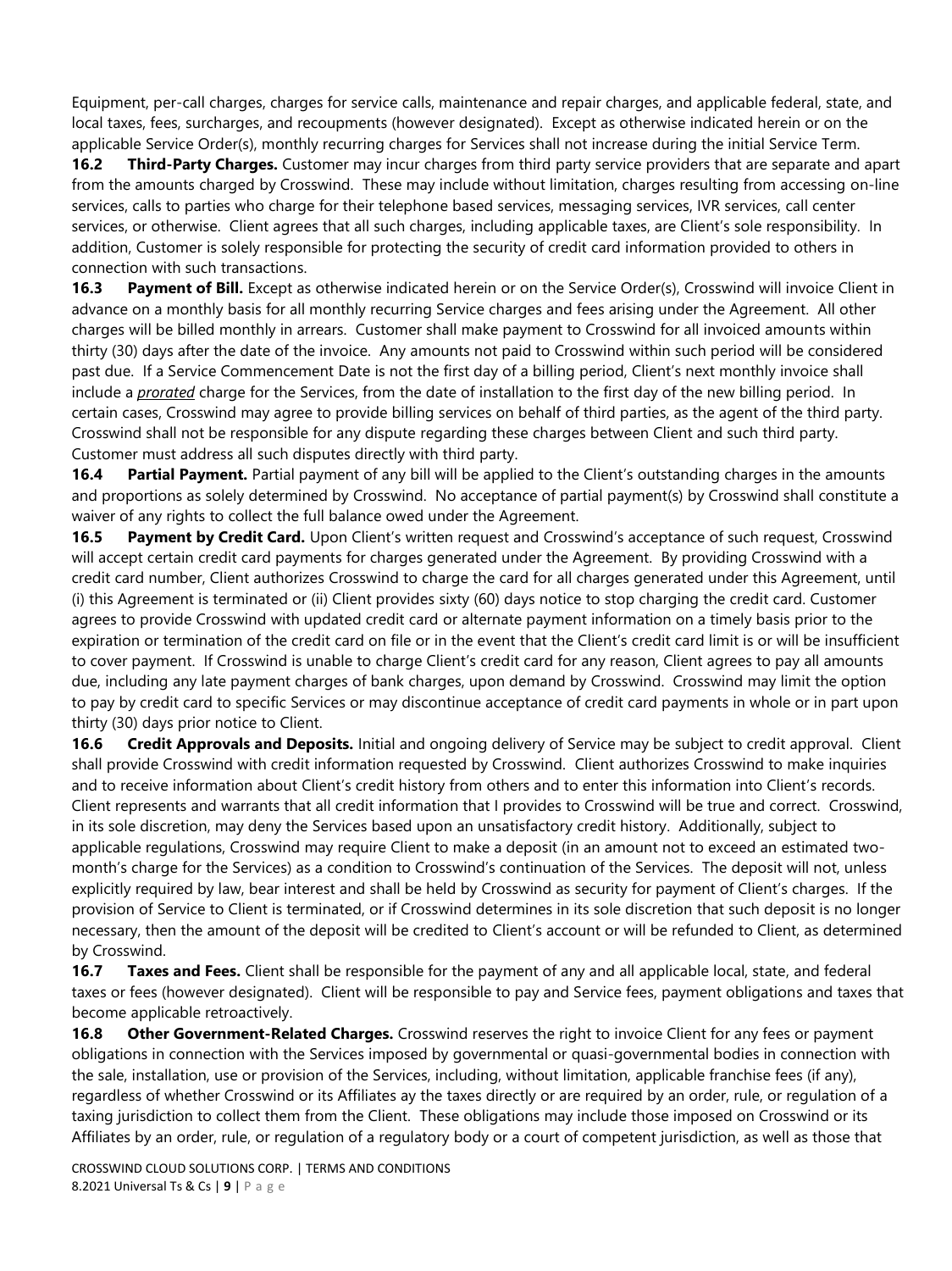Crosswind or its Affiliates are required to collect from the Client or to pay to others in support of statutory or regulatory programs. For example, Voice clients are charged a monthly regulatory recovery fee to help defray Crosswind's contributions to municipal, state, and federal programs including, without limitation, universal service, telecom relay services for the visually/hearing impaired, and 911/E911 programs and infrastructure. Theis regulatory recovery fee is not a tax, and is not government-mandated. Taxes and other government-related fees and surcharges may be changed with or without notice.

**16.9 Disputed Invoices.** If Client disputes any portion of an invoice, Client must pay the undisputed portion of the invoice and submit a written claim, including all documentation substantiating Client's claim, to Crosswind for the disputed amount of the invoice by the invoice due date. The Parties shall negotiate in good faith to resolve the dispute. However, should the Parties fail to mutually resolve the dispute within sixty (60) days after the dispute was submitted to Crosswind, all disputed amounts shall become immediately payable to Crosswind. Under no circumstances may Client submit a billing dispute to Crosswind later than sixty (60) days following Client's receipt of the applicable invoice.

**16.10 Past-due Amounts.** Any undisputed payment not made when due will be subject to a reasonable late charge not to exceed the highest rate allowed by law on the unpaid invoice. If Client's account is delinquent, Crosswind may refer the account to a collection agency or attorney that may pursue collection of the past due amount and/or any Crosswind Equipment that Client fails to return in accordance with the Agreement. If Crosswind is required to use a collection agency or attorney to collect any amount owed by Client or any unreturned Crosswind Equipment, Client agrees to pay all reasonable costs of collection or other action. The remedies set forth herein are in addition to and not in limitation of any other rights and remedies available to Crosswind under the Agreement or at law or in equity.

**16.11 Rejected Payments.** Except to the extent otherwise prohibited by law, Client will be assessed a service charge up to the full amount permitted under applicable law for any check or tother instrument used to pay for the Services that ahs been rejected by the bank or other financial institution.

**16.12 Fraudulent Use of Services.** Client is responsible for all charges attributable to Client with respect to the Services, even if incurred as the result of fraudulent or unauthorized us of the Services. Crosswind may, but is not obligated to, detect or report unauthorized or fraudulent use of Services to Client. Crosswind reserves the right to restrict, suspend or discontinue providing any Service in the event of the fraudulent use by the Client.

**16. TERM/RENEWAL.** Upon the expiration of the initial Service Term, this Agreement and each applicable Service Order shall automatically renew for successive periods of one (1) year. Each ("Renewal Term(s)" and unless otherwise distinguished herein, is also referred to as "Service Term(s)"), unless otherwise stated in these terms and conditions or prior notice of non-renewal is delivered by either Party to the other at lease thirty (30) days before the expiration of the then current Service Term, or in the case of Louisiana Customers, notice of non-renewal is delivered to Crosswind within thirty (30) days following the expiration of the then current Service Term. Such termination shall be effective thirty (30) days after Crosswind's receipt of the termination notice.

**a. Changes in Monthly Recurring Service Charges.** Except as otherwise identified in the Agreement, at any time during initial Service Term and from time to time thereafter, Crosswind may increase the monthly recurring charges for Voice and/or Video Services subject to thirty (30) days prior notice to Customer. Customer will have thirty (30) days from receipt of such notice to cancel the applicable Service without further liability. Should Customer fail to cancel within this timeframe, Customer will have deemed to have accepted the modified Service pricing. Nothing within this Section 16a is intended to limit Crosswind's ability to increase charges associated with the Services as set forth in Section 16.

**17. TERMINATION.** Crosswind may terminate the Agreement for convenience upon thirty (30) days prior written notice. Crosswind may terminate the Agreement or suspend Service upon fifteen (15) days prior written notice, if Client breaches the Agreement and Client fails to cure the breach within such notice period; provided, however, that the notice and cure period for breach of any of Client's payment obligations shall be only ten (10) days. Crosswind may terminate the Agreement immediately upon written notice to Client if (i) Client dissolves or becomes insolvent or bankrupt; (ii) Client makes an assignment for the benefit of creditors; (iii) Client suspends the transaction of its usual business or consents to the appointment of a trustee or receiver; (iv) a trustee or receiver is appointed over Client or any of its assets; (v) any bankruptcy, reorganization, insolvency or similar proceeding is instituted by or against Client; or (vi) Client willfully uses, or permits or allows a third party to use, the Services provided by Crosswind in violation of the Agreement or applicable law. Client further understands and agrees that any breach by Client of its obligations under this Agreement shall also be

CROSSWIND CLOUD SOLUTIONS CORP. | TERMS AND CONDITIONS 8.2021 Universal Ts & Cs | **10** | P a g e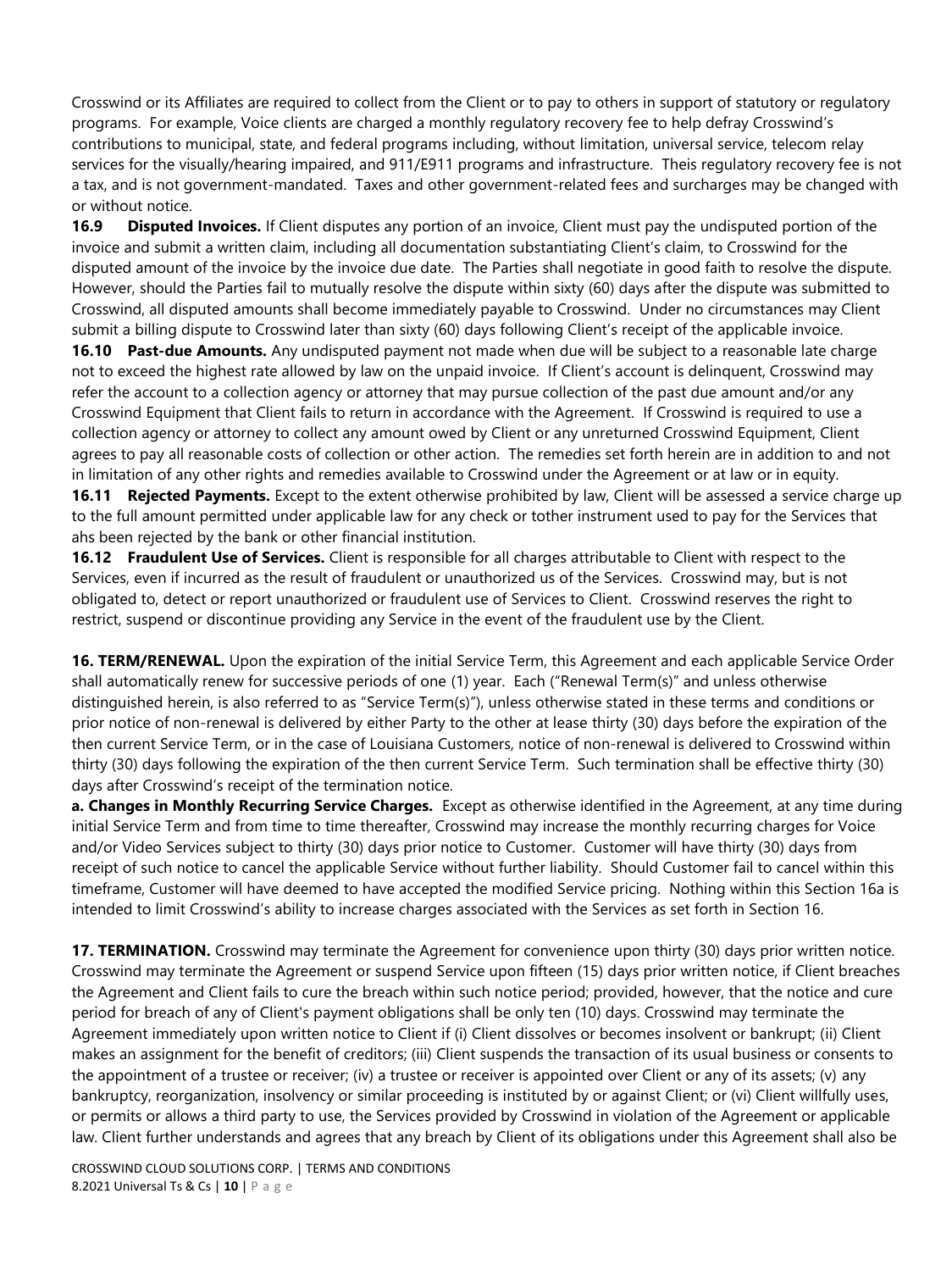deemed a breach by Client of its obligations under any other agreements it (or any Client affiliate) has entered into with Crosswind and understands and agrees that any such breach shall authorize Crosswind to suspend performance under, and or terminate, said agreements with Client (or Client's affiliates) pursuant to the terms of this Agreement. Crosswind shall not be liable for any special, incidental or consequential damages whatsoever incurred by Client while Service is suspended or terminated for non-payment. If Client provides proper notice of cancellation and continues to use a Service beyond the expiration date of the Term, the rates and charges applicable to Client will be automatically converted to a month-to-month pricing plan and Client will remain obligated to pay for such Services until the actual date of discontinuance.

If this Agreement is cancelled or terminated prior to expiration of the Initial Term or the then current Term either (i) by Crosswind for Client's breach or (ii) by Client for any reason whatsoever, Client is liable to Crosswind for a termination fee ("Termination Fee") equal to the sum of (a) twenty five dollars (\$25.00) per VoIP seat multiplied by the number of months remaining in the Term, and 100% of the scheduled monthly recurring charges due under this Agreement for data circuits and all other services not listed above, (b) other Services provided by Crosswind or by third parties through Crosswind, including without limitation those charges specified in Section 10 above, and (c) any applicable governmental surcharges and fees. Client agrees that the Termination Fee and the cancellation charges each are based on an agreed term commitment by Client, are reasonable, and are not a penalty. Client is also responsible for any past due balances, termination fees, commitment fees or penalties that may be assessed to Client by any predecessor carrier that was utilized by Client prior to obtaining Service from Crosswind.

**18. REMEDIES.** If Client fails to pay any outstanding charges within ten (10) days after written notice of delinquency (and for such purposes, a past due invoice shall constitute notice of delinquency), fails to comply with any other material term or condition of this Agreement, or fails to cure any other breach of this Agreement within the time period specified in Section 16 above, Crosswind may, at its option, take any or all of the following actions: (a) terminate the Services or any portion thereof; (b) temporarily suspend or block the Services; (c) remove Client and Client's equipment from Crosswind facilities and locations; (d) commence action to collect all sums then due or that subsequently become due to Crosswind; (e) require a deposit; (f) repossess Crosswind equipment from Client's location(s) and (g) take any additional steps permitted by law. All of such remedies shall be cumulative. In the event of termination, Client shall be liable for all charges incurred as of the termination date, and for all other additional charges and fees set out in this Agreement, including without limitation all cancellation and Termination Fees specified in these Terms and Conditions. In the event Crosswind initiates litigation under this Agreement, Client shall be responsible for the reasonable attorney's fees and other costs of collection incurred by Crosswind, unless Client prevails in such litigation.

**19. EXPORT CONTROL**. Client agrees to comply with U. S. export laws concerning the transmission of technical data and other regulated materials via the Service. Client represents that neither it, nor any of its employees, officers, directors or agents are named on any U.S. government denied-party list or on the U.S. Treasury Department's List of Specially Designated Nationals or Blocked Persons List, or other such official list, whether now existing of hereafter published. Client will not permit any user to access or use any Service in a U.S. embargoed country or in violation of any U.S. export law or regulation and will ensure that Crosswind products, Services and equipment will not be exported, directly or indirectly, in violation of any export laws or regulations, or used for any purpose prohibited by such export laws or regulations.

**20. ANTI-CORRUPTION.** Client has not received or been offered any illegal or improper bribe, kickback, payment, gift, or thing of value from a Crosswind employee or agent in connection with this Agreement. Reasonable and nominal gifts and entertainment provided in the ordinary course of business do not violate the above restriction. If Client learns of any violation of the above restriction, it will use reasonable efforts to promptly notify Crosswind's Legal Department.

**21. INTELLECTUAL PROPERTY; NON-INFRINGEMENT; CONFIDENTIALITY.** Client represents and warrants that any patent, trademark, trade secret, copyright, or any proprietary or other intellectual property of Client that is provided to Crosswind hereunder ("Client IP") does not infringe on any United States or foreign patent, trademark, trade secret or copyright, or any proprietary or other intellectual property rights held by any third party. Client also acknowledges

CROSSWIND CLOUD SOLUTIONS CORP. | TERMS AND CONDITIONS 8.2021 Universal Ts & Cs | **11** | P a g e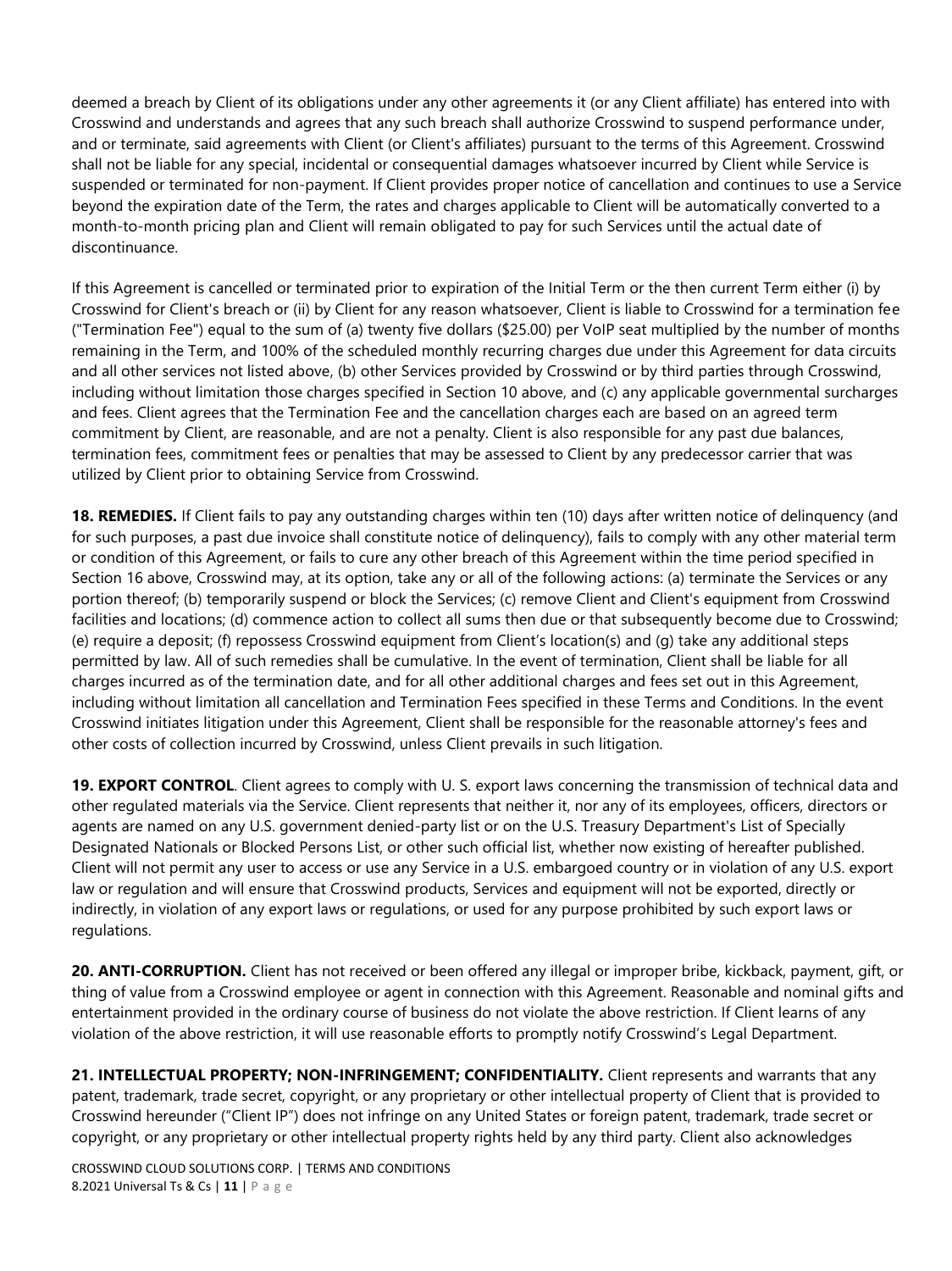current US laws protect copyright owners from unlawful, unpermitted use in over-the-phone broadcast. Accordingly, clients (including Client) using any Crosswind feature capability which supports the playback of audio or video files further warrant they are solely responsible for abiding by and adhering to all such laws and regulations and will refrain from any unauthorized use, duplication or re-creation of any material protected by copyright. Client grants Crosswind a non-exclusive license to use the Client IP during the Term, provided that Crosswind submits such proposed use to Client for approval prior to using such Client IP. Client shall promptly review any such submission by Crosswind and shall not unreasonably withhold approval. **a. CROSSWIND'S PROPRIETARY RIGHTS**. All materials including, but not limited to, any Crosswind provided equipment (referred to herein as "Equipment"), including related firmware, software, data and information provided, sold or leased by Crosswind, any identifiers or passwords used to access the Service or otherwise provided by Crosswind, and any know-how, methodologies or processes including, but not limited to, all copyrights, trademarks, patents, trade secrets, any other proprietary rights inherent therein and appurtenant thereto, used by Crosswind to provide the Service (collectively "Crosswind Materials") shall remain the sole and exclusive property of Crosswind or its suppliers and shall not become a fixture to any Service location. Client shall acquire no title to, interest or right (including intellectual property rights) in the Crosswind Materials by virtue of the payments provided for herein other than the limited, non-exclusive, and non-transferable license to use the Crosswind Materials solely for Client's use of the Service; such license to use shall immediately terminate upon termination of the Agreement. Client may not disassemble, decompile, reverse engineer, reproduce, modify, or distribute the Crosswind Materials, in whole or in part, or use them for the benefit of any third party. Client shall not cause or permit the disabling or circumvention of any security mechanism contained in or associated with the Services. All rights in the Crosswind Materials not expressly granted to Client herein are reserved to Crosswind or its suppliers. Client shall not open, alter, misuse, tamper with, or remove the Equipment or Crosswind Materials installed by Crosswind. Further, Client shall not remove any markings or labels from the Equipment or Crosswind Materials indicating Crosswind (or its suppliers) ownership or serial numbers. **b. CONFIDENTIALITY.** Client agrees to maintain in confidence, and not to disclose to third parties or use, except for such use as is expressly permitted herein, the Crosswind Materials and any other information and materials provided by Crosswind in connection with this Agreement that is identified as confidential. Client may not issue a press release, public announcement or other public statements regarding the Agreement without Crosswind's prior written consent. **c. SOFTWARE.** If software is provided to Client hereunder, Crosswind grants Client a limited, non-exclusive, and nontransferable license to use such software, in object code form only, for the sole and limited purpose of using the Service for Client's internal business purposes during the Term. Client shall not copy, reverse engineer, decompile, disassemble, translate, or attempt to learn the source code of any software. Upon termination of a Service, the license to use any software provided by Crosswind to Client for such Service shall terminate and Client shall destroy any copies of the software provided to Client.

**22. INTERNET CONTENT**. Crosswind hereby WARNS Client that a vast variety of content is available on the networks to which the Services provide access. Some of this content may be deemed shocking, distasteful, misleading, inaccurate or otherwise harmful to Client and/or users. Crosswind has no obligation to screen, edit, monitor or otherwise censor content in any way. Client hereby acknowledges Crosswind has, and shall have, no liability for how the Services are used, what content is posted or accessed, or what effects the content may have on Client and its users, or how they may interpret or use such content. Client agrees to indemnify, defend and hold harmless the Crosswind Parties, pursuant to Section 14 above, from and against any Losses of any kind arising out of or otherwise relating to Client posting, accessing or using content, as well as claims resulting from Client's access to the Services and their use.

**23. ELECTRONIC COMMUNICATIONS PRIVACY ACT NOTICE (18 USC 2701-2711)**. CROSSWIND MAKES NO GUARANTEE OF CONFIDENTIALITY OR PRIVACY OF ANY COMMUNICATION OR INFORMATION TRANSMITTED ON ITS NETWORK OR ANY NETWORK ATTACHED TO ITS NETWORK. Crosswind will not be liable for the privacy of email addresses, registration and identification information, disk space, communications, confidential or trade-secret information, or any other content stored on Crosswind's Equipment, transmitted over networks accessed by the Services, or otherwise connected with Client's use of the Services. The Client is responsible for analyzing, implementing, maintaining, and monitoring network security as it pertains to its site. In order to help maintain the security of the Crosswind environment, Crosswind may control access to privileged modes of operation on the Crosswind network. Any

CROSSWIND CLOUD SOLUTIONS CORP. | TERMS AND CONDITIONS 8.2021 Universal Ts & Cs | **12** | P a g e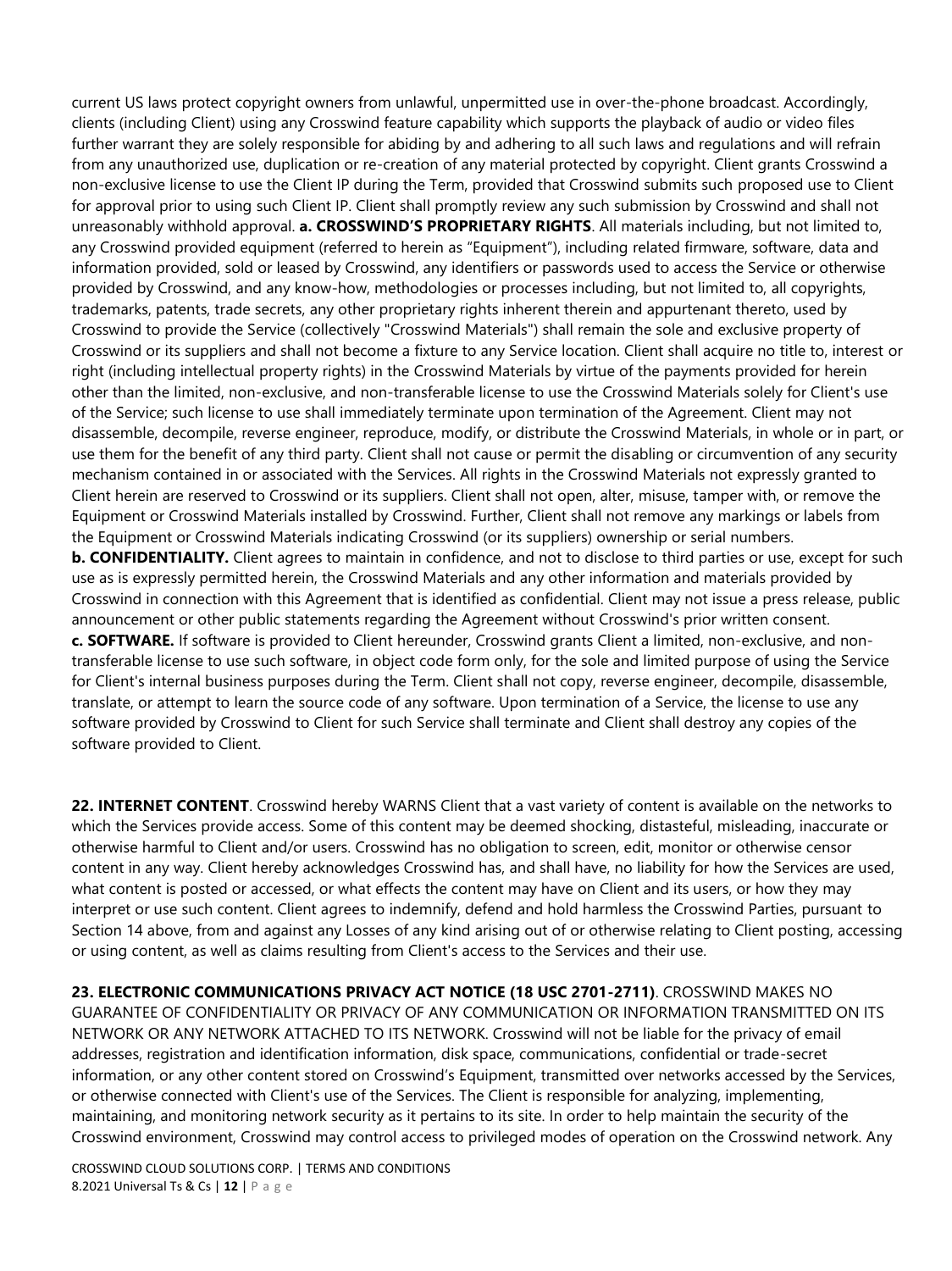attempts by Client to bypass or otherwise thwart security on privileged modes of operation, or gain unauthorized access to any Crosswind facilities, will constitute a breach of this Agreement. In the event of such breach, all money due through the end of the then-existing term of the Agreement will become due and payable immediately and Client may be liable for other damages as well. Client agrees to inform Crosswind of any apparent breaches of security, such as loss, theft, or unauthorized disclosure or use of a user ID or password. Until Crosswind is notified by electronic mail, or by fax, or by telephone, of a breach of security, Client shall remain liable for any unauthorized use.

24. CALL RECORDING. Crosswind provides certain of its Clients with a service feature that allows the Client to record individual telephone conversations. The laws regarding the consent requirements, notice, and notification for recording telephone conversations vary from state to state. In some states, you are required to obtain the consent of all parties to a telephone conversation in order to record that conversation. In addition, the Federal Wiretap Act prohibits the recording of telephone conversations unless an exception applies. Client agrees that it is solely responsible for complying with all federal, state, and local laws in any relevant jurisdiction when using this feature. Failure to comply with such laws can result in civil and criminal penalties. Crosswind makes no representation or warranty regarding Client's use of this Service offering and expressly disclaims all liability with respect to Client's recording of telephone conversations. Client acknowledges that Crosswind has made no representation or warranty in this regard and that Client is solely responsible for obtaining a legal opinion from Client's own attorney as to the legality of their intended use of this feature. Client hereby agrees to fully and unconditionally release, discharge, indemnify, defend and hold harmless the Crosswind Parties, pursuant to Section 14 above, from and against any Losses of any kind arising out of or otherwise relating to Client's recording of any telephone conversations using the described feature.

**25. VoIP and Microsoft TEAMS Direct Routing E-911 DISCLAIMER.** The Federal Communications Commission (FCC) has promulgated regulations requiring communications providers to make a disclaimer regarding E-911 service associated with the provision of Voice-over Internet Protocol ("VoIP") services, including but not limited to VoIP phone service and Microsoft TEAMS Direct Routing Service. Where a Client's Services includes a VoIP service (e.g., VoIP Phone service or Microsoft TEAMS Direct Routing service), the Client is required to read, understand and acknowledge the disclaimer, which explains that E-911 service may fail under certain circumstances. A copy of the disclaimer is provided to Client in connection with any Service Order to which the disclaimer applies and is incorporated by reference and made a part of the Agreement. The disclaimer must be signed and returned by Client to Crosswind prior to Service activation. In addition, by executing an Order for Service Client acknowledges that Client has read and understood the disclaimer. In the event that Client is not completely comfortable with the limitations of E-911 Service explained in the disclaimer, Client should take action to acquire an alternative means to access E-911 services.

**26. DISCLAIMER OF LIABILITY AND INDEMNIFICATION FOR E-911 SERVICE**. Client acknowledges that Crosswind does not control how E-911 calls are routed to, answered or handled by any local emergency response centers. Crosswind disclaims all responsibility for the actions and conduct of any and all national and local emergency response centers. Crosswind relies upon third parties to route E-911 calls to local and national emergency response centers. Crosswind disclaims any and all liability or responsibility in the event such third party data used to route the call is incorrect or produces an erroneous result. Neither Crosswind nor its officers, directors, employees, affiliates or agents may be held liable for any claim, damage or loss, and Client hereby waives any and all such claims or causes of action arising from or related to the E-911 services. Client, on its own behalf and on behalf of any third party, hereby agrees to defend, indemnify and hold harmless the Crosswind Parties, pursuant to Section 14 above, from and against any Losses of any kind arising out of or otherwise relating to the absence, failure or outage of the E-911 service, including without limitation the emergency dialing service or access to emergency service personnel. CLIENT ACKNOWLEDGES THAT THE E-911 SERVICES PROVIDED BY CROSSWIND MAY NOT SUPPORT TRADITIONAL E-911 ACCESS TO EMERGENCY SERVICES. IN THE EVENT CLIENT IS NOT COMPLETELY COMFORTABLE WITH THESE LIMITATIONS, CROSSWIND ADVISES CLIENT TO MAINTAIN OR ACQUIRE AN ALTERNATIVE MEANS OF ACCESSING 911 SERVICES. CLIENT AGREES TO ADVISE ALL EMPLOYEES, VISITORS AND OTHER PERSONS WHO MAY BE PRESENT AT THE PHYSICAL LOCATION WHERE CLIENT USES THE SERVICE OF THE LIMITATIONS OF CROSSWIND'S E-911 SERVICE.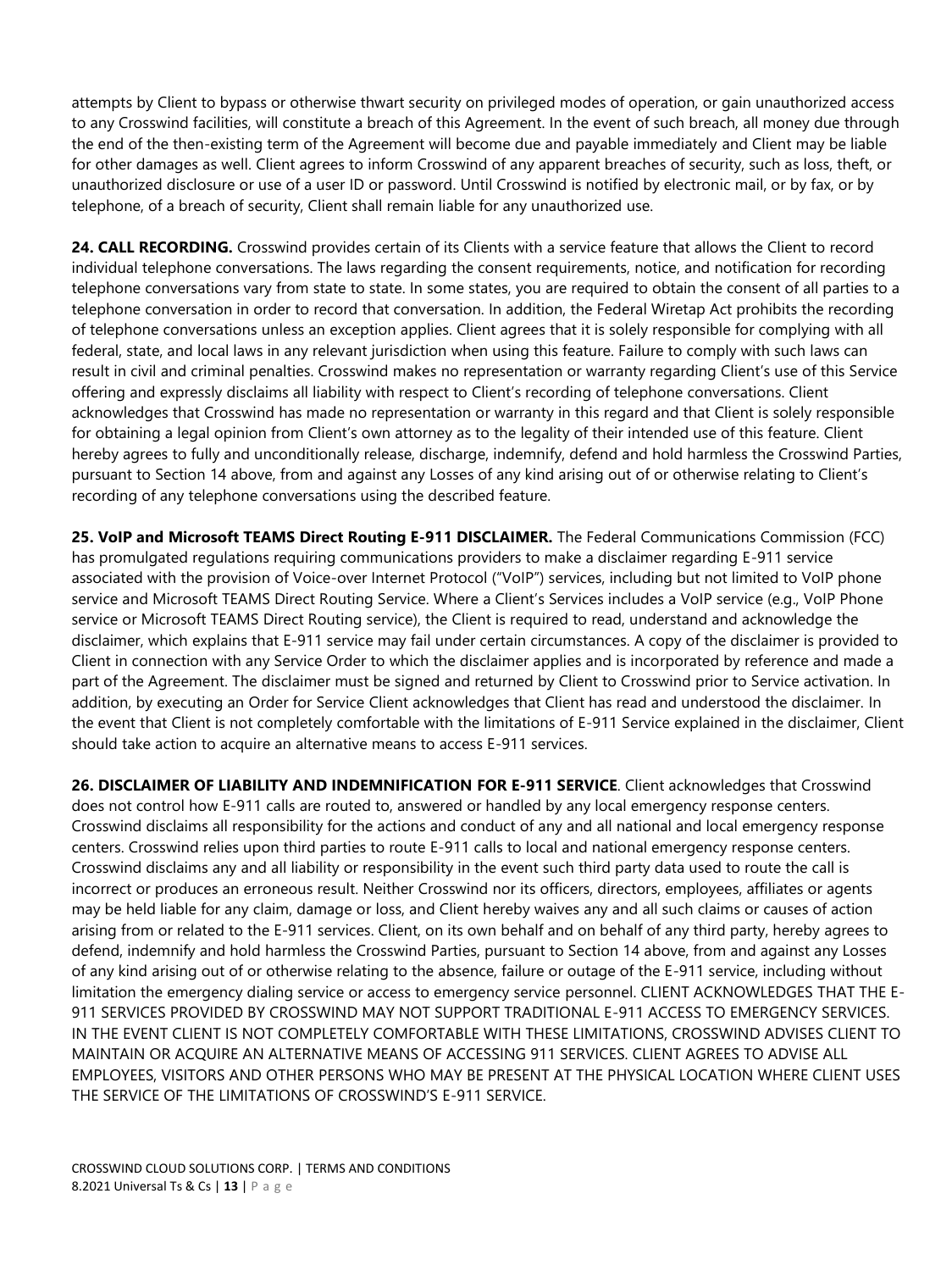**27. STATE SPECIFIC EMERGENCY SERVICES 911 AND E-911 CALLING NOTIFICATIONS.** MANY STATES, INCLUDING THE STATE OF OKLAHOMA, REQUIRE THAT OWNERS OR OPERATORS OF MULTI LINE TELEPHONE SYSTEMS (MLTS) MUST CONFIGURE SYSTEMS TO ALLOW DIRECT DIALING TO 911. IN ADDITION, MLTS NEED TO PROVIDE NOTIFICATION TO A CENTRAL LOCATION WHEN A PERSON WITHIN A FACILITY DIALS 911, AS LONG AS THE SYSTEM MAY BE CONFIGURED TO PROVIDE SUCH NOTIFICATION WITHOUT AN IMPROVEMENT TO THE SYSTEM'S HARDWARE. PLEASE REFERENCE STATE SPECIFIC NOTIFICATIONS AT **http://www.Crosswindvoip.com/service-agreements**.

**28. SPECIFIC NON-VOICE SERVICE REQUIREMENTS.** Client shall identify to Crosswind any and all non-voice systems, including modem use (e.g., point of sale devices), facsimile and security systems, and any changes in the configuration of such systems during the term of this Agreement, as such systems may require special handling. Client acknowledges that the Service may not be available for use with such systems, either initially or after a change in configuration, because the Service may not be equipped to function with such systems. Client waives any claim against Crosswind for the Service being unavailable for use with such systems, either initially or after a change in the configuration of such systems.

**29. LOSS OF SERVICE DUE TO POWER FAILURE OR INTERNET SERVICE OUTAGE.** Client acknowledges and understands that certain Services, including without limitation VoIP Service and Microsoft TEAMS Direct Routing Service, do not function in the event of a power failure. Should there be an interruption in the power supply, the Service will not function until power is restored and may require the Client to reset or reconfigure equipment used with the Service. Client also acknowledges and understands that such Services require a fully functioning broadband connection to the Internet and that in the event of an outage the Service will not function until the Internet connection is restored.

**30. FRAUDULENT CALLS.** In connection with Client's use of the Services, Client is solely responsible for all security measures with respect to the detection and prevention of any unauthorized use of the Services, including, but not limited to, the selection, implementation or maintenance of such security measures and safeguarding all information related thereto (together, the "Security Measures"). Crosswind shall have no liability or obligation in any way with respect to such Security Measures. Furthermore, the Parties hereto acknowledge and agree that Client is exclusively responsible for the confidentiality and protection of any account information, including, but not limited to, passwords or other security related information (together, "Security Information") and any unauthorized access to Client accounts by way of the use of such Security Information. Crosswind shall have no liability or obligation in any way with respect to such Security Information. Client shall defend, indemnify and hold harmless the Crosswind Parties, pursuant to Section 14 above, from and against any Losses of any kind arising out of or otherwise relating to Client's failure to take such Security Measures or failure to protect such Security Information. Client shall be solely responsible for payment of long distance, toll and other telecommunications charges incurred through use of the Services. Client shall not be excused from paying Crosswind for Services provided to Client that are the result of a failure by the Client to maintain the Security Measures or protect the Security Information. In the event Crosswind discovers a failure by Client to maintain the Security Measures or protect the Security Information, Crosswind may, but shall not be obligated to, take immediate action, with or without notice to Client, that is reasonably necessary, in Crosswind's sole and absolute discretion, to address the failed Security Measures and/or breach of Security Information. Notwithstanding anything to the contrary contained herein, it is understood that Crosswind is under no obligation to investigate the authenticity of calls charged to Client's account and shall not be liable for any fraudulent or unauthorized calls processed by Crosswind and billed to Client's account.

**31. MULTIPLE USERS.** Client acknowledges that Client is executing this Agreement on behalf of all persons who use the Service and/or Crosswind-provided Equipment through Client's computer(s), phone systems, PBXs and other telecommunications equipment. Client shall have sole responsibility for ensuring that all such other users understand and comply with the terms and conditions of this Agreement. Client further acknowledges and agrees that Client is solely responsible and liable for any and all breaches of the terms and conditions of this Agreement, including without limitation these Terms and Conditions whether such breach is the result of use of the Service and/or the Crosswindprovided Equipment by Client or any other user of Client's computer(s), phone systems, PBXs and other telecommunications equipment. Client agrees to defend, indemnify, and hold harmless the Crosswind Parties, pursuant to Section 14 above, from and against any Losses of any kind arising out of or otherwise relating to the use of the Service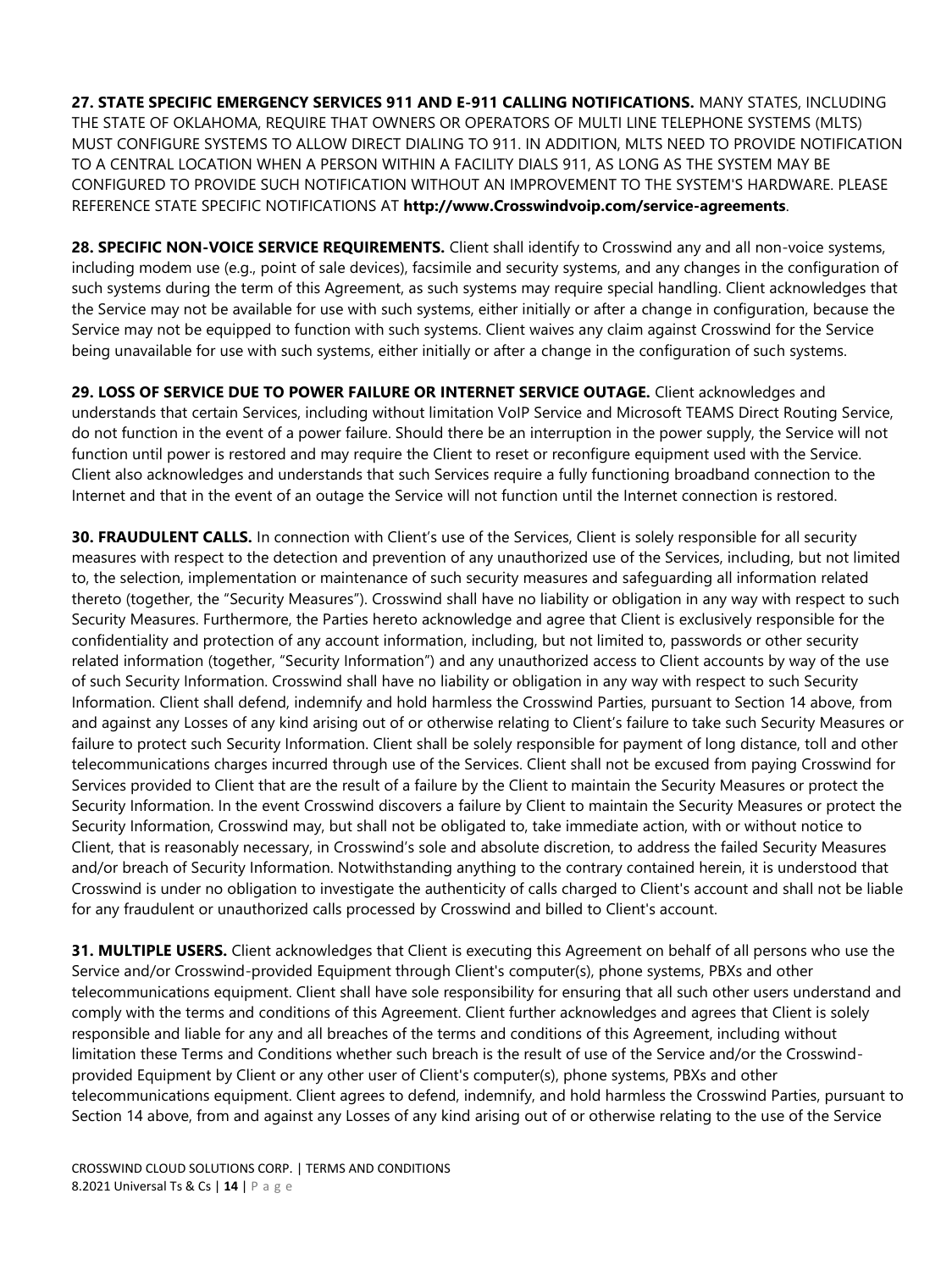and/or Crosswind Equipment by any other user of Client's computer(s), phone systems, PBXs and other telecommunications equipment.

**32. ACCESS TO CLIENT'S PREMISES.** Client authorizes Crosswind and its employees, agents, contractors and representatives to enter the Client's property and/or premises (the "Premises") to install, maintain, inspect, alter, repair and remove any Crosswind-provided Equipment. All such entries to the Premises by Crosswind shall be conducted, whenever possible, at a time agreed to with Client. Client agrees to reasonably cooperate with Crosswind in scheduling such time. If Client is not the owner of the Premises, upon Crosswind's request Client shall supply Crosswind with the property owner's name and address, evidence that Client is authorized to grant access to the Premises on the owner's behalf, and (if needed) a Letter of Authorization (as defined in the Order for Service) or other written consent from the owner of the Premises, in each case as to Crosswind. Client also grants its consent to Crosswind to contact such owner for the purpose of entering into one or more right of way(s) and/or site lease(s). If Client does not provide access as provided herein, Crosswind may, at its option, (i) declare the full amount for the entire Term due and payable immediately, or (ii) elect to terminate this Agreement without incurring any liability to Client.

**33. NON-RECOMMENDED CONFIGURATION.** Crosswind has informed Client of the recommended minimum requirements, if any (the "Minimum Requirements"), for efficiently operating the Service. If Client allows the installation of the Service utilizing hardware, broadband connections, configurations or network topology that does not meet the Minimum Requirements (a "Non-recommended Configuration"), Client agrees that (i) Client shall not be entitled to services relating to any issues other than the quality of the signal delivered to Client's IP phone or media converter, and (ii) the following limitations of liability shall apply: CROSSWIND DOES NOT REPRESENT OR WARRANT THAT A NON-RECOMMENDED CONFIGURATION WILL ENABLE CLIENT TO SUCCESSFULLY ACCESS, OPERATE OR USE THE SERVICE, OR THAT ANY SUCH INSTALLATION WILL NOT CAUSE DAMAGE TO THE CLIENT'S EQUIPMENT, PERIPHERALS, SOFTWARE OR DATA. CROSSWIND DOES NOT ASSUME ANY LIABILITY WHATSOEVER FOR ANY DAMAGE OR FAILURE TO INSTALL, ACCESS OR USE THE SERVICE. The foregoing limitation of liability is in addition to and shall not limit, modify or negate any other limitation of liability set forth in this Agreement.

**34. CROSSWIND TELECOM PROVIDED EQUIPMENT**. In order to facilitate configuration of equipment and ensure its compatibility with Crosswind's network, Crosswind reserves the right to require Client, as a condition to receiving Service, to use customer premise equipment ("CPE") supplied by Crosswind. CPE may include, but is not limited to; IP phones, cordless / wireless / Wi-Fi phones, network security device, router, modem, analog telephone adapter, network switch, wireless modem, wireless antenna, fixed wireless low noise amplifier; or any other equipment provided to Client.

Upon the Parties mutual agreement, Client may either purchase such CPE, which is included as part of a monthly subscription as defined by the Agreement and carries a monthly recurring charge, or Crosswind may rent CPE to Client. If Client purchases the CPE, title shall remain with Crosswind until Client has paid the full purchase price associated with such CPE (as indicated on the Service Order).

With the exception of specified Crosswind VoIP CPE items as otherwise provided herein, Client shall bear the cost of any loss or damage to the CPE from any cause whatsoever, until the purchase price is paid in full. Client acknowledges that it has sole and complete responsibility to maintain physical, logical and environmental security and control with respect to all CPE, and Crosswind shall have no liability whatsoever with respect to any breach of security caused by, related to, or arising out of Client's failure to maintain proper physical, logical or environmental security with respect to any CPE and any other Equipment. Unless and until purchased, the CPE is, and at all times shall remain, the sole and exclusive property of Crosswind, and Client shall have no right, title or interest therein, except as set forth by this Agreement. Unless purchased, Client, upon the termination or expiration of this Agreement, shall return, at its sole cost, the CPE in good repair and condition (normal wear and tear excepted) to Crosswind. Client shall maintain adequate insurance on the CPE to ensure against damage or loss. If Crosswind agrees to rent the CPE to Client (as indicated on the Service Order), then Crosswind shall retain title to the CPE and Client agrees to use reasonable care in maintaining the CPE while in Client's possession. Upon the expiration or termination of the Services, rented CPE shall be returned to Crosswind by Client (and at Client's expense) in good condition, reasonable wear and tear excepted.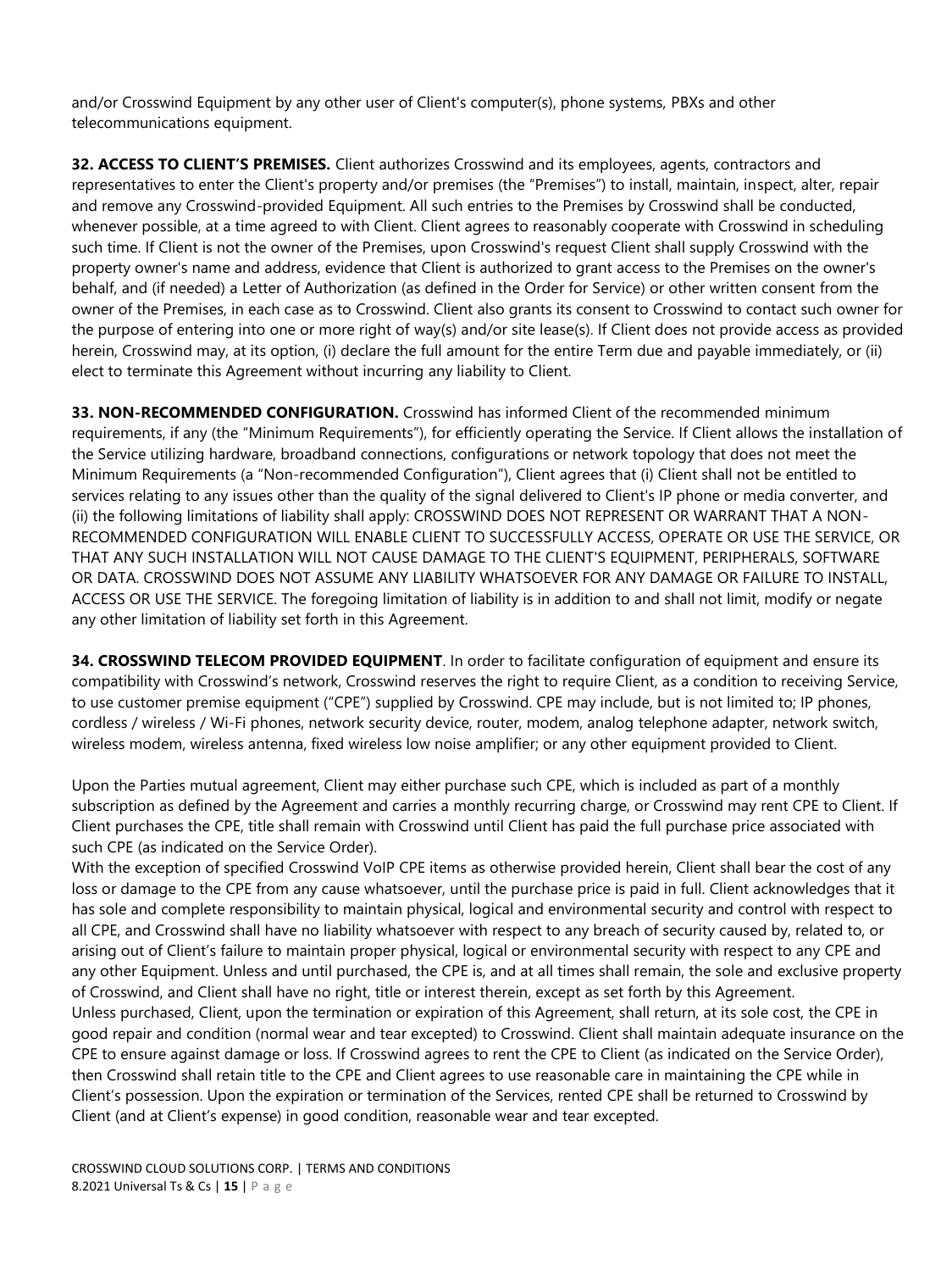If Client cancels or terminates Service prior to expiration of the Term, Client agrees to return Crosswind provided CPE (and all other Crosswind Equipment) to Crosswind's offices immediately upon such cancellation or early termination of Service. Client's account will be charged for the CPE as soon as notification of cancellation or early termination of Service is provided. If CPE is returned prior to 90 days after the cancellation or early termination date, Crosswind will issue Client a full credit for the CPE charge. CPE returned after 90 days is subject to a restocking fee. The restocking fee will be based on the fair market value of the provided CPE.

**a. CROSSWIND-PROVIDED VoIP CLIENT EQUIPMENT.** For Crosswind VoIP CPE, including without limitation IP Cordless Phones, IP Desktop Phones, IP Conference Phones and IP Gateways, Crosswind will warrant such CPE for the duration of the Term. Should any of the VoIP CPE require maintenance service, Crosswind will solely determine whether to replace the unit in whole or repair the malfunctioning unit(s). In the event Crosswind selects to repair damaged CPE, replacement parts provided will be either new parts or parts equivalent in performance to new parts. Parts removed from such CPE for replacement will become the property of Crosswind.

Crosswind repair and replacement obligations referred to in this subsection do not cover any of the following: (i) electrical work external to the Crosswind CPE; (ii) repair or replacement of damage to or defects in the CPE resulting from causes external to the CPE, including disaster, fire, accident, neglect, misuse, vandalism, water, power surges, lightning, use of the CPE for other than intended purposes, use of the CPE with items not provided or approved by Crosswind, or resulting from the performance of maintenance or the attempted repair of CPE by persons other than Crosswind authorized personnel; (iii) the furnishing of supplies or accessories, or the painting or refinishing of the CPE; (iv) Services in connection with the relocation of the CPE, or the addition or removal of items of equipment or parts, attachments, features, from or to other devices not furnished by Crosswind, including communications devices, video devices, audio devices, networks or links; (v) Services in connection with computer viruses or conflicts involving software that is not installed or introduced by Crosswind; and (vi) IP Phones not supplied by Crosswind.

**b. RETURNS AND UPGRADES.** Any Crosswind-provided CPE purchased from or included in a packaged offering which is returned for replacement or credit, for any reason, must include (i) proof of purchase and original packaging; (ii) the contents in an undamaged, original condition, reasonable wear and tear excluded; (iii) all parts, accessories, documentation and packaging materials; and (iv) a valid return authorization number obtained from the Crosswind Client Services department. Client is responsible for the cost and risk of return shipping of any such CPE. If Client receives Crosswind-provided CPE that is visibly damaged upon receipt, Client must note the damage on the carrier's freight bill or receipt and keep a copy. In such event, Client must keep the original carton, all packing materials and parts intact in the same condition in which they were received and contact the Crosswind Support department immediately. To obtain a return authorization number, Client must contact the Crosswind Support department at 888-920-5685. If Client receives Crosswind-provided phones and wants new phones but the Term is less than two thirds (2/3rds) completed, Client must purchase new phones. If the Term is more than two thirds (2/3rds) completed, Client may upgrade its phones by signing a new term of at least (3) three years.

**35. POTS ALTERNATIVE SOLUTION (i.e., 4G) INSTALLATION.** When possible, Crosswind will install the managed facilities-based voice network (POTS Alternative Solution) equipment, in the most suitable location for a wireless Long Term Evolution (LTE) signal.

In the event a broadband connection (Crosswind or Client provided) is a requirement for the installation of the POTS Alternative Solution, the broadband connection must be within fifty (50) feet of the installed POTS Alternative Solution equipment location. When the broadband connection is further than 50 feet from the equipment, an additional service(s) will be required.

When additional service(s) or a truck dispatch is required for installation of (i) the 4G equipment, (ii) the broadband connection, or (iii) ancillary equipment; then a quote for time and materials will be provided. Prior written Client approval is required for said services. Payment is due upon completion.

CROSSWIND CLOUD SOLUTIONS CORP. | TERMS AND CONDITIONS 8.2021 Universal Ts & Cs | **16** | P a g e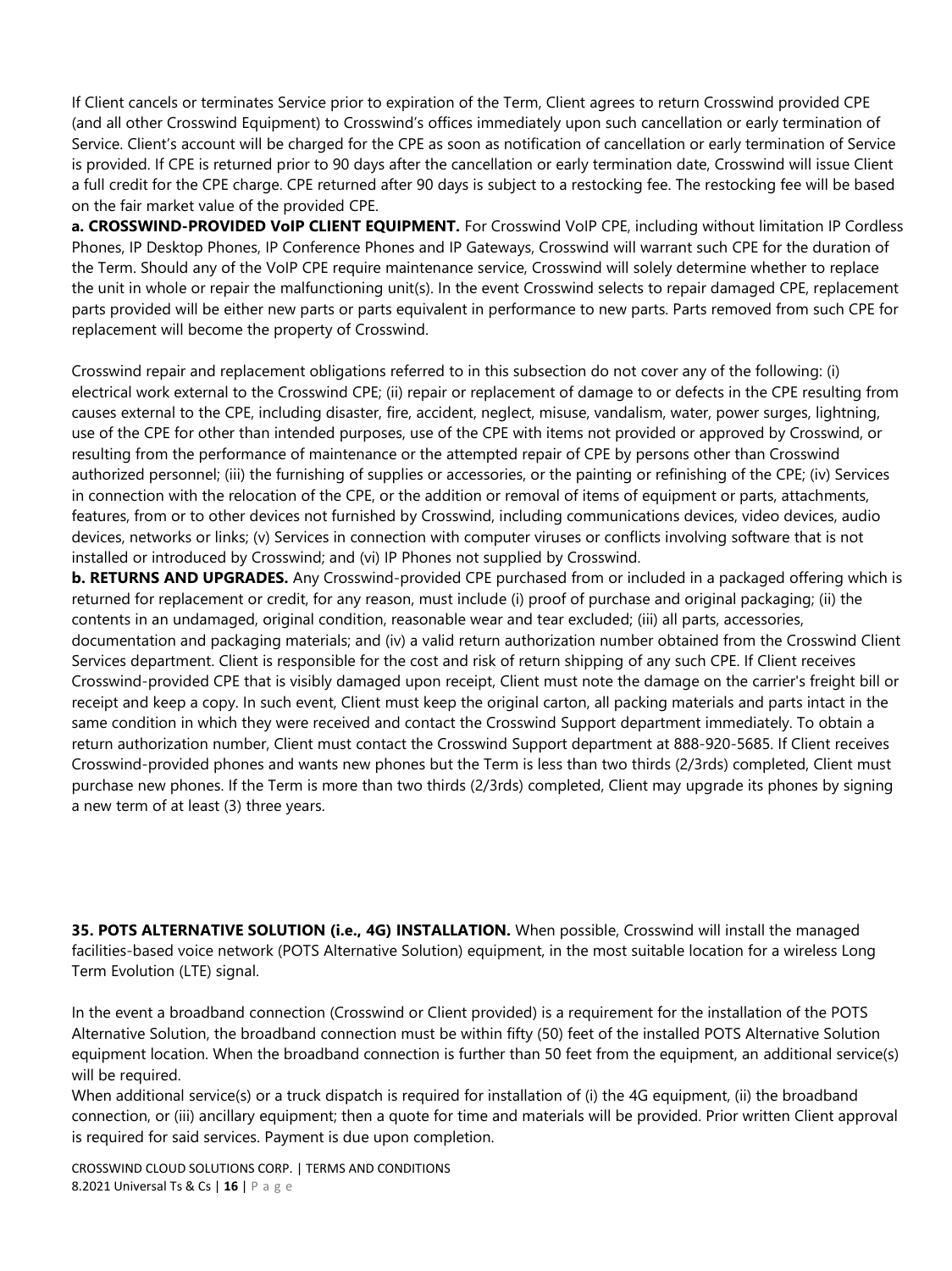For LTE only installations: Due to cellular network connection issues, outages, maintenance, or other signal quality issues, service signal may be interrupted.

When a Client installs or moves the 4G equipment to a location not approved by Crosswind, the risk of all equipment and/or signal issues (i.e., support of a viable LTE signal) are the Client's sole responsibility. All costs associated with resolving the LTE signal and/or equipment issues will be the sole responsibility of the Client.

**36. VOICEMAIL/VOICEMAIL TRANSCRIPTION.** Voicemail audio files are stored until deleted by the user. A replication of the audio file and the associated transcription are retained for up to 72 hours. Client acknowledges that Crosswind may change its practices and limitations at any time concerning storage of messages, including without limitation, the maximum (a) period of time that messages will be retained, (b) number of messages stored at any one time, and (c) storage space utilized. Client further agrees that Crosswind has no responsibility or liability whatsoever for the deletion or failure to store any voicemails, or transcribed voice messages.

Voicemail Transcription includes the transcription of voicemails to text, with the transcription routed to the Client's designated email. Clients will continue to be able to access their voicemail in audio format by phone and email. Where Crosswind is unable to convert a message to text due to poor dictation, noisy environment, poor phone connection or drop-outs, language, unacceptable content or any other reason, Crosswind will typically notify Client by email that you have received a voicemail message, but the email will not contain a voicemail transcription, only an audio file version of the voicemail. Crosswind is not responsible for any errors, omissions or objectionable content in the transcribed text, even if it is the result of negligence. Crosswind is not responsible if Client does not receive voicemail transcriptions due to an incorrect or nonworking email address. Crosswind is not responsible for incorrect email addresses or email inboxes that do not properly receive the email notification option selected.

As part of the registration process, the Client will be required to provide a valid email address and will be assigned an initial password. The Client may change its password following provisioning of the Service. The Client is responsible for notifying Crosswind of any change in its email address and for maintaining the confidentiality of its password.

**37. COMPLIANCE WITH PAYMENT CARD INDUSTRY DATA SECURITY STANDARD**. To the extent applicable, Client (i) acknowledges that Crosswind contracts with third party service providers who are responsible for the security of cardholder data while in such third party service provider's possession, including the functions relating to transmitting of the cardholder data in compliance with the Payment Card Industry Data Security Standard ("PCI DSS"). Client acknowledges that CROSSWIND (i) DISCLAIMS ALL WARRANTIES, EXPRESS OR IMPLIED, WITH RESPECT TO ITS FACILITIES, TRANSMISSION, EQUIPMENT, DATA OR SERVICE PROVIDED HEREUNDER, INCLUDING WITHOUT LIMITATION ANY WARRANTY OF MERCHANTABILITY OR FITNESS FOR ANY PARTICULAR PURPOSE OR FUNCTION, WITH RESPECT TO ANY PCI DSS, and (ii) SHALL HAVE NO LIABILITY OR OBLIGATION TO ANY PARTY WITH RESPECT TO THE TRANSMITTING OF CARDHOLDER DATA, INCLUDING, WITHOUT LIMITATION, ANY LIABILITY WITH RESPECT TO ANY ACTUAL OR ALLEGED VIOLATION OF PCI DSS.

**38. SECURITY BREACHES AND OBLIGATIONS.** Client is prohibited from violating or attempting to violate the security of the Services or the computers, accounts, or networks of Crosswind or any third party, including but not limited to, circumventing the user authentication or security of any host, network or account. Client will not use the Services to cause security breaches or disruptions of Internet communication and/or connectivity. Security breaches include, but are not limited to, accessing data, accounts or systems without authorization or logging into a server or account that the Client is not expressly authorized to access, and denial of service attacks. Disruptions include but are not limited to port scans, flood pings, email-bombing, packet spoofing, IP spoofing, and forged routing information. Client must use reasonable care in keeping its software on the Crosswind servers up-to-date and patched with the latest security updates.

**39. MANAGED SERVICES PLATFORM.** Crosswind's Managed Services Platforms are provisioned with other communication services provided by Crosswind or other service providers. Crosswind does not make any claims or representations that the Managed Services, including without limitation any associated CPE, VPN Connectivity, Remote

CROSSWIND CLOUD SOLUTIONS CORP. | TERMS AND CONDITIONS 8.2021 Universal Ts & Cs | **17** | P a g e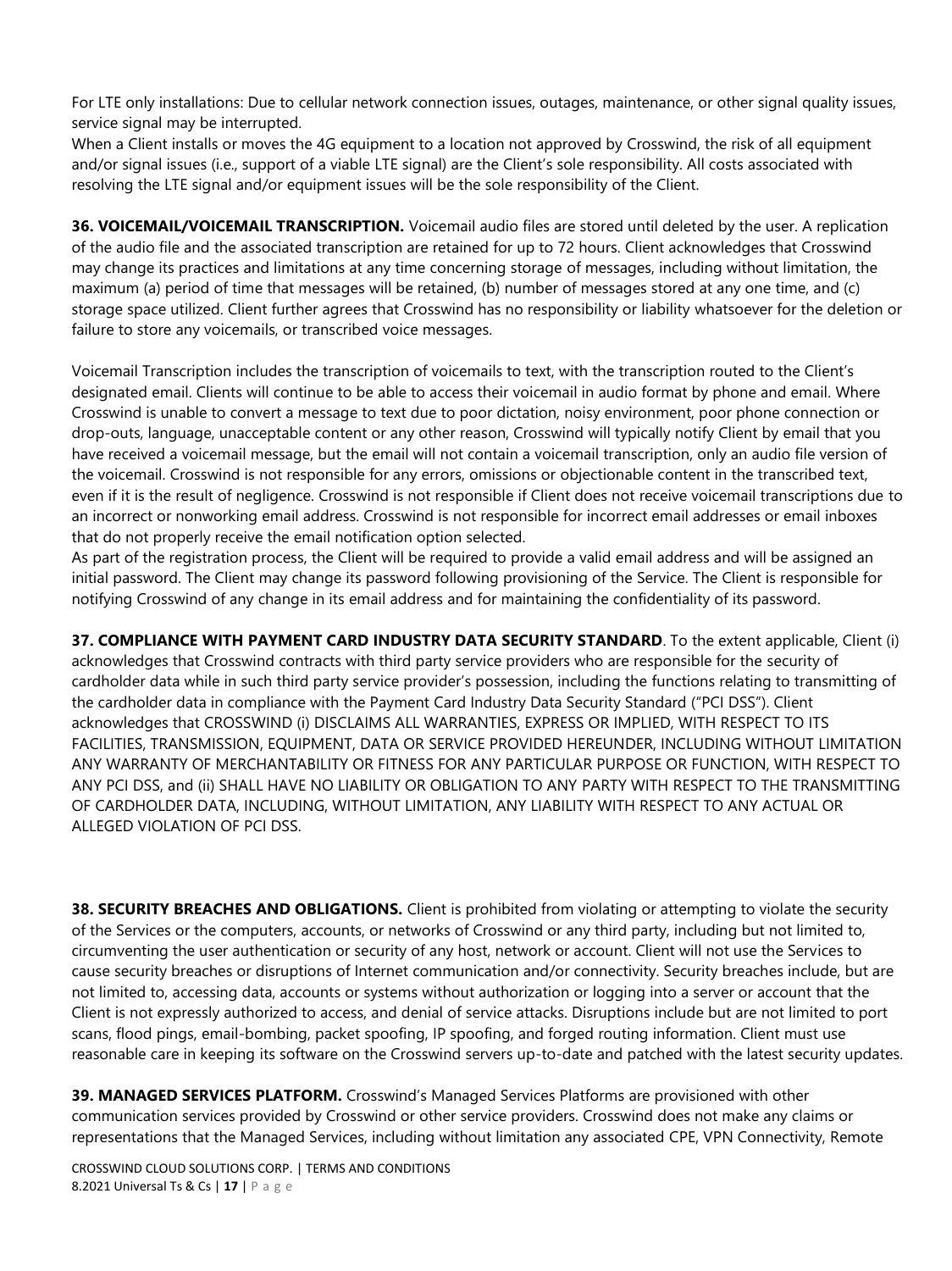Access VPN, Managed Firewall and Security features, provide 100% protection from network security threats. Due to the continual introduction of innovative malicious attacks, Crosswind has no liability for IP security breaches. Clients subscribing to such Services are legally bound by the terms of those providers End User License Agreement ("EULA") in their entirety. The provider's EULA and Crosswind's MSP Support Guidelines are located at: http://www.Crosswindtelecom.com/service-agreements.

**a. WIRELESS FAILOVER PROTECTION.** Wireless Failover Protection is included with select Crosswind Service offerings. The purpose for the Wireless Failover Protection is to provide backup in order that the Client may continue to transmit vital, yet low bandwidth communications such as the processing of credit card or debit card payment information. In the event the Client elects to utilize the Wireless Failover Protection for any other purpose, notably data transmissions that will consume considerable bandwidth, Client acknowledges it will be financially liable for any and all overage usage that should occur.

**b. MANAGED SERVICES VPNS.** Crosswind's Managed Services Platforms can be configured to establish VPN tunnels between its MSP devices or through compatible third party VPN links. With Crosswind's Managed Services Platform Premium Support plan, the configuration and ongoing maintenance support for VPNs does not apply to the use of third party VPN links. Clients that require the use of third party links may subscribe to Crosswind's Standard Managed Services Platform offering; in which case, the Client is responsible for validating the compatibility of the third party VPN, for administration of VPN configurations, and ongoing maintenance of the Central Management System portals which are used for defining VPN settings.

**c. ALL WIRELESS SERVICES.** Client acknowledges that for Crosswind's Wireless Services there are gaps in geographical coverage that, along with other factors both within and beyond Crosswind's control or that of the underlying wireless service provider (network problems, software, signal strength, physical wireless device, structures, buildings, weather, geography, topography, etc.), can result in dropped and blocked connections, slower data speeds, lower voice service performance or otherwise impact the quality of services. Clients that subscribe to 4G Wireless Service acknowledge that if the wireless service can successfully default to 3G service, should they cancel the Managed Services Platform and Wireless Service, they will be liable for any applicable cancellation fees. Other than this exception, in the event that Wireless Service is not available, and Crosswind is unable to resolve or otherwise make such service available, Client may discontinue their Wireless Service offering along with any CPE provided by Crosswind for that specific location. Wireless Services shall not be used for any remote medical monitoring. Crosswind reserves the right to fulfill service using nongeographic Mobile Telephone Numbers (e.g., 5XX numbers where the Numbering Plan Area begins with a "5"). Client may not port non-geographic Mobile Telephone Numbers to another provider as non-geographic numbers are not portable. Crosswind may change, reassign or eliminate a Mobile Telephone Number upon reasonable written notice under certain circumstances, including fraud prevention, area code changes, and regulatory and statutory law enforcement requirements. Client shall bear the cost of any equipment reprogramming requirements which may result. Where the selected Wireless Service plan includes roaming capabilities, activated equipment which is mobile may roam within areas where roaming coverage is available, but shall not be permanently located in a roaming location. Due to regulatory requirements regarding the wireless service providers network licenses, Client must obtain Crosswind's approval and written agreement before installing, deploying or using any regeneration equipment or similar mechanism (for example, a repeater) to originate, amplify, enhance, retransmit or regenerate Wireless Service.

**40. PRODUCT TRIALS.** Occasionally Crosswind may present Clients with an offer to use select Service offerings on a trial basis for a specified period of time in order to evaluate the service before committing to any term agreements. In such an event, the duration of the trial and additional terms and conditions, if any, will be disclosed. If at any time during the trial period, the Client decides to discontinue the trial use of the services it is the Client's responsibility to notify Crosswind of its decision. At the end of the trial period Client will return any Equipment provided by Crosswind. Provided such notice of discontinuance is received within the specified period, the Client will not be subject to cancellation or termination fees as specified herein.

**41. CROSSWIND TELECOM WEB PORTAL.** Client is solely responsible for all features and Services elected using the Crosswind Web Portal and for all charges that may be associated with such features and Services.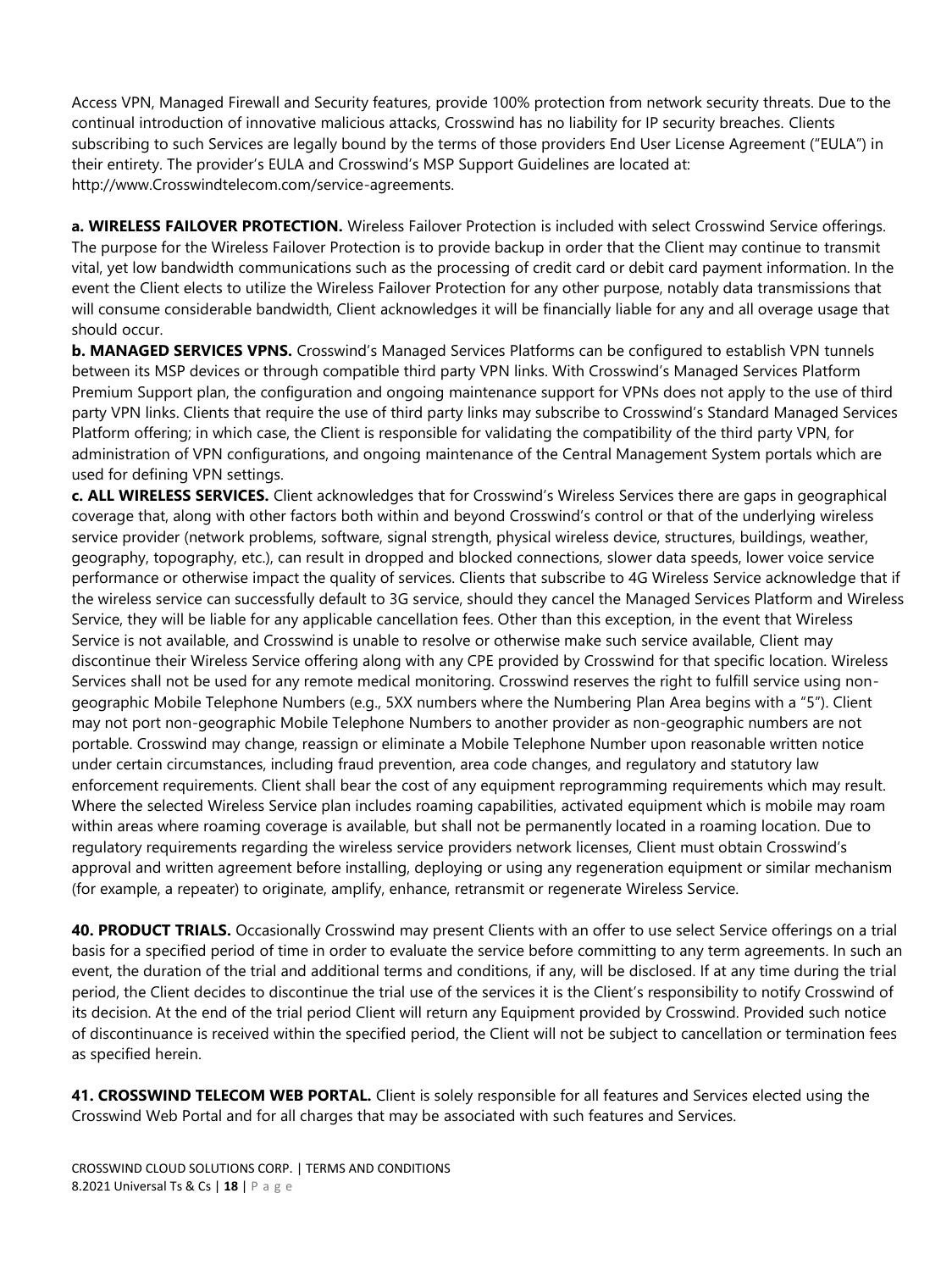**42. MISCELLANEOUS. a. Assignment; Change in Control.** Client may not assign this Agreement or other of its rights or obligations herein without Crosswind's prior written consent, which consent shall not be unreasonably withheld. In the case of change in control of the Client, Crosswind may terminate, without judicial formalities, this Agreement by sending thirty (30) days prior written notice to the entity taking control if the entity taking control does not have at least equivalent financial health as the Client. In each other case where a change of control of the Client occurs, Client shall provide Crosswind with a written notice of such change within thirty (30) days of the date the change in change in control occurs.

**b. Force Majeure.** Crosswind shall not be liable under this Agreement to Client for delays, failures to perform, damage, loss, destruction or malfunction of any Services or equipment (including Equipment), or any consequence caused by, or due to, acts of God, fire, earthquake, flood, water, natural disaster, epidemic, pandemic or similar health crises, labor disputes or unavailability, utility curtailments or failures, power failures, explosions, civil disturbances, terrorism, governmental actions, war, third party shortages of equipment or supplies, unavailability of transportation, acts or omissions of third parties, or any other cause beyond Crosswind's reasonable control, and any requirement for performance by Crosswind shall be extended for a reasonable period after such force majeure event has been resolved, except that if such event continues for a period of forty-five (45) days or more Client can submit written notice to Crosswind that cancels any order for Services not yet delivered to Client, or for which a substitute has not been made available by Crosswind.

**c. Entire Agreement.** The Agreement (together with any exhibits attached thereto and any other documents referenced or otherwise incorporated therein) represents the entire understanding between Crosswind and Client with respect to the Services and supersedes any prior written or oral offers or proposals provided by Crosswind or its representatives not specifically incorporated herein by specific reference.

**d. Governmental Clients.** Government entities may qualify for specialized billing treatment. Visit http://www.Crosswindvoip.com/support\_sla.aspx to review applicability.

**e. No Waiver.** If either Party fails, at any time, to enforce any right or remedy available to it under this Agreement, that failure shall not be construed to be a waiver of the right or remedy with respect to any other breach or failure by the other Party.

**f. Partial Invalidity.** In the event any of the provisions of this Agreement shall be held to be invalid, illegal, or unenforceable, the unaffected provisions of this Agreement shall remain in full force and effect to the extent practicable and consistent with the legitimate original expectation of the Parties. Crosswind and Client shall negotiate to substitute for such invalid, illegal or unenforceable provision a mutually acceptable provision consistent with such original expectations.

**g. Governing Law.** Illinonis law shall govern this Agreement, and the Parties agree that any related litigation shall be brought only in Illinois state courts located in Kendall County Illinois or the Federal court located in Chicago, Illinois. **h. Survival.** Any accrued rights to payment, any remedies, and all provisions of the Agreement that by their nature would survive, including without limitation, indemnification, remedies, confidentiality, warranty disclaimers, and limitations of liability, shall survive any expiration or termination of this Agreement.

**i. No Agency.** Client agrees that this Agreement, and the relationship between the Parties hereby established, does not constitute a joint venture, agency, or contract of employment between them, or any other similar relationship. Neither Party has the right or authority to create an obligation or responsibility on behalf of the other.